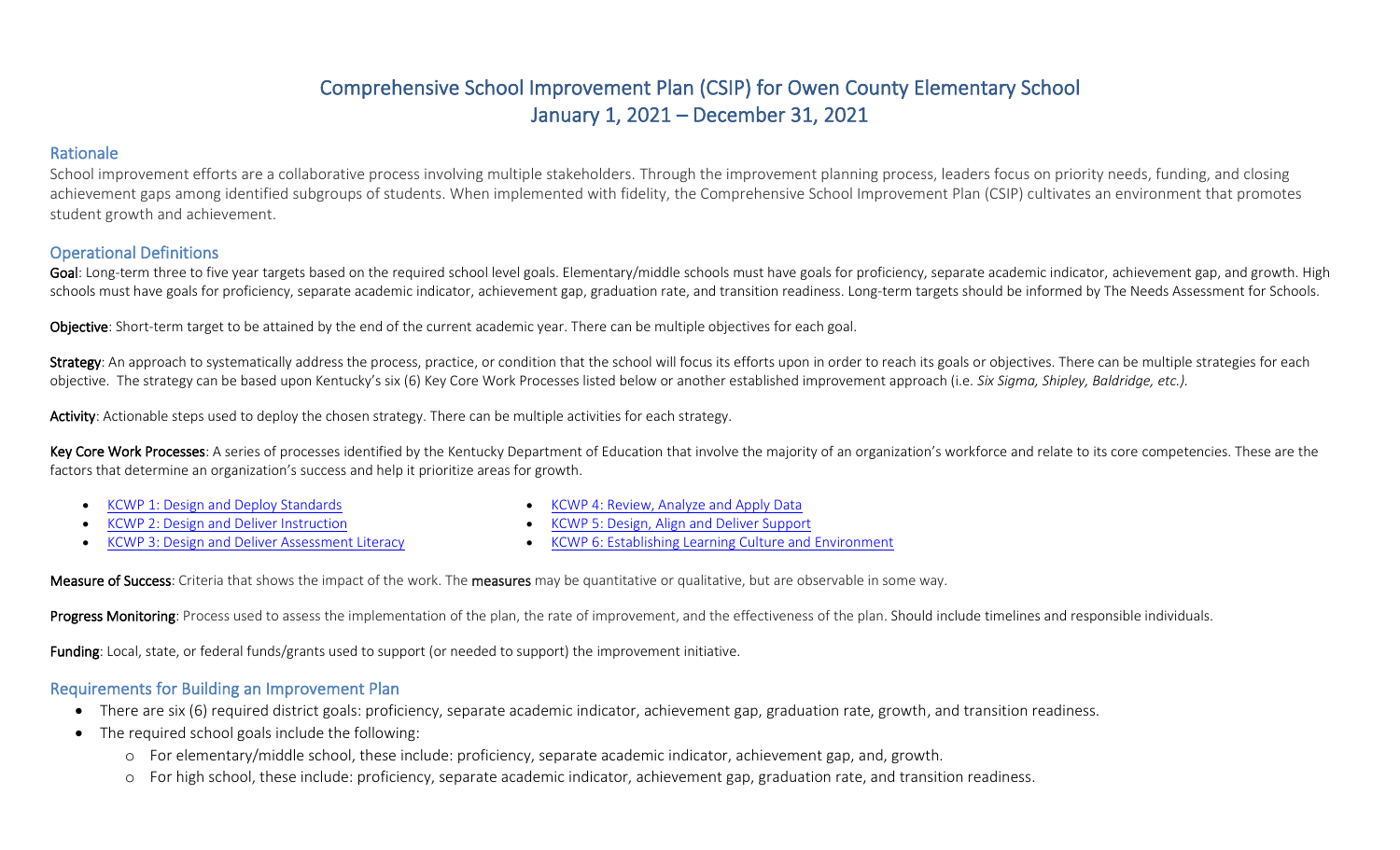### 1: Proficiency Goal

Goal 1: By the end of the 2022-2023 school year, 70% of students will be Proficient/Distinguished in Reading and Math as measured by the NWEA MAP assessments. Objective  $\vert$  Strategy  $\vert$  Activities  $\vert$  Measure of Success  $\vert$  Progress Monitoring Funding Funding Objective 1: Teachers and students will participate in a common instructional framework that focuses on core standards, formative assessments, and planning for student engagement. [KCWP 1](https://education.ky.gov/school/csip/Documents/KCWP%201%20Strategic%20Design%20and%20Deploy%20Standards.pdf) [KCWP 2](https://education.ky.gov/school/csip/Documents/KCWP%202%20Strategic%20Design%20and%20Deliver%20Instruction.pdf) [KCWP 3](https://education.ky.gov/school/csip/Documents/KCWP%203%20Strategic%20Design%20and%20Deliver%20Assessment%20Literacy.pdf) [KCWP 4](https://education.ky.gov/school/csip/Documents/KCWP%204%20Strategic%20Review%20Analyze%20and%20Apply%20Data.pdf) [KCWP 5](https://education.ky.gov/school/csip/Documents/KCWP%205%20Strategic%20Design%20Align%20Deliver%20Support%20Processes.pdf) [KCWP 6](https://education.ky.gov/school/csip/Documents/KCWP%206%20Strategic%20Establish%20Learning%20Culture%20and%20Environment.pdf) Provide common frameworks for curriculum, instruction, and assessment to ensure student success. Conduct ELEOT, and other instructional walkthroughs, to measure student engagement and instructional pedagogy within in-person and remote learning classrooms. 1. Administrative Certification in ELEOT 2. ELEOT Walkthrough Reports. 3. Curriculum Checks 4. Other Walkthrough Reports Completed ELEOT Certifications – 01/15/2021 ELEOT Walkthrough Cycle 1 – 02/15/2021 ELEOT Walkthrough Cycle 2 – 04/15/2021 ELEOT Walkthrough Cycle 3 – 09/15/2021 Curriculum Checks – Monthly Walkthrough Reports – Monthly SBDM Agendas and Minutes BOE Agenda and Minutes \$0 General Fund Teachers will use a common instructional framework; including but not limited to guided reading groups at students' instructional levels, Orton Gillingham Phonics instruction, and workshop model. 1. Professional Growth Plans 2. Professional Development Records of Participation 3. Teacher Reflections 4. TPGES Evaluations Professional Learning – 08/15/2021 Staff Professional Growth Plans – 09/27/2021 Teacher Reflections – 09/21/2021 TPGES Observations – 03/31/2022 SBDM Agendas and Minutes BOE Agendas and Minutes \$6,000 General Fund Title I Title IV Title V Vertical content meetings will be implemented across the district to review the learning continuum in reading and mathematics. 1. Vertical Meeting Agendas 2. Highlighted Standard Sets with what was taught in the previous year. Vertical Content Meetings – 02/15/2021 Highlighted Content Standard Sets Given to Next Grade Level– 06/01/2021 Beginning of Year Content Meetings – 08/15/2021 SBDM Agendas and Minutes BOE Agendas and Minutes \$2,000 General Fund Title I Title IV Title V Data teams will meet weekly to plan, study, and act on the data received from formative and summative assessments. 1. Formative Data 2. Diagnostic Reading data given Jan. and May (k-3) PLC Agendas and Minutes Data sheets \$1000 ESS funds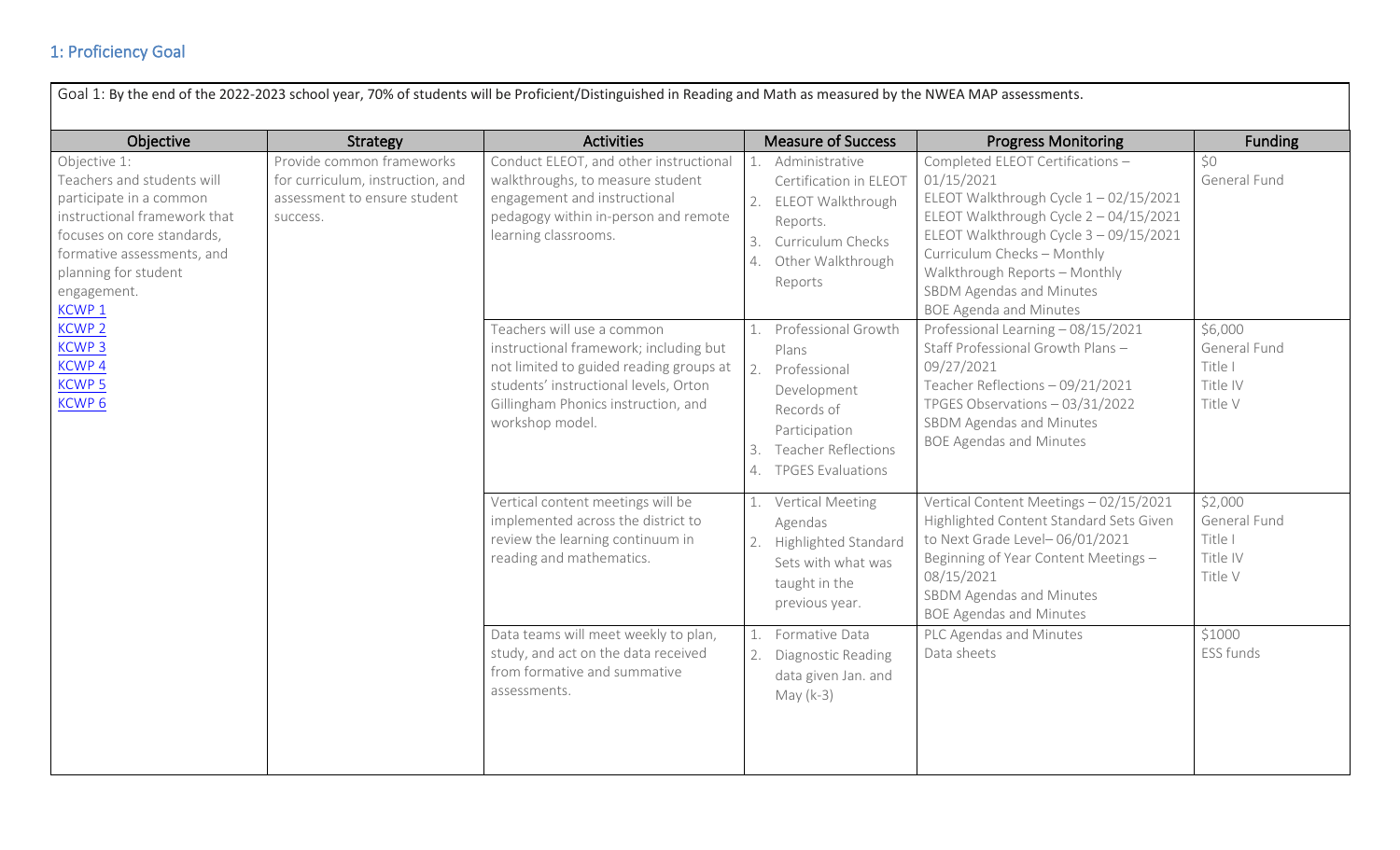| Objective                                                                                                                                                                                                                                    | Strategy                                                                                                                                | <b>Activities</b>                                                                                                                                                          | <b>Measure of Success</b>                                                                                                                                                                                                               | <b>Progress Monitoring</b>                                                                                                                                                                                                                                                                                 | <b>Funding</b>                                            |
|----------------------------------------------------------------------------------------------------------------------------------------------------------------------------------------------------------------------------------------------|-----------------------------------------------------------------------------------------------------------------------------------------|----------------------------------------------------------------------------------------------------------------------------------------------------------------------------|-----------------------------------------------------------------------------------------------------------------------------------------------------------------------------------------------------------------------------------------|------------------------------------------------------------------------------------------------------------------------------------------------------------------------------------------------------------------------------------------------------------------------------------------------------------|-----------------------------------------------------------|
| Objective 2:<br>Owen County Elementary will<br>deliver comprehensive curricula<br>for ELA and Math with fidelity<br>and consistency. Curricula will<br>be researched, analyzed, and<br>approved by SBDM Councils.<br>KCWP 1<br><b>KCWP 2</b> | Provide balanced literacy<br>instruction as well as conceptual<br>understanding in mathematics.                                         | Conduct ELEOT, and other instructional<br>walkthroughs, to measure student<br>engagement and instructional<br>pedagogy within in-person and remote<br>learning classrooms. | Administrative<br>1.<br>Certification in ELEOT<br>2. ELEOT Walkthrough<br>Reports.<br>Curriculum Checks<br>3.<br>Other Walkthrough<br>4.<br>Reports                                                                                     | Completed ELEOT Certifications -<br>01/15/2021<br>ELEOT Walkthrough Cycle 1-02/15/2021<br>ELEOT Walkthrough Cycle $2 - 04/15/2021$<br>ELEOT Walkthrough Cycle 3 - 09/15/2021<br>Curriculum Checks - Monthly<br>Walkthrough Reports - Monthly<br>SBDM Agendas and Minutes<br><b>BOE Agendas and Minutes</b> | \$0<br>General Fund                                       |
| <b>KCWP3</b><br>KCWP <sub>4</sub><br><b>KCWP5</b>                                                                                                                                                                                            |                                                                                                                                         | Teachers will use the workshop model<br>and use on-going formative and<br>summative assessments aligned with<br>the content standards.                                     | Professional Growth<br>Plans<br>2. Professional<br>Development<br>Records of<br>Participation<br><b>Teacher Reflections</b><br><b>TPGES Evaluations</b><br>4.<br>Formative<br>5.<br>Assessments<br>6. Summative<br>Assessments          | Professional Learning - 08/15/2021<br>Staff Professional Growth Plans -<br>09/27/2021<br>Teacher Reflections - 09/21/2021<br>TPGES Observations - 03/31/2022<br>SBDM Agendas and Minutes<br><b>BOE Agendas and Minutes</b><br>PLC Agendas and Minutes                                                      | \$6,000<br>General Fund<br>Title I<br>Title IV<br>Title V |
|                                                                                                                                                                                                                                              | Teachers will design mathematics<br>lessons with the CRA model in mind.<br>(concrete, representational, abstract)                       | 1. TPGES<br>Evaluations<br>2. ELEOT<br>Walkthrough<br>Reports                                                                                                              | Professional Learning - 08/15/2021<br>Staff Professional Growth Plans -<br>09/27/2021<br>Teacher Reflections - 09/21/2021<br>TPGES Observations - 03/31/2022<br>PLC Agendas and Minutes                                                 | \$0                                                                                                                                                                                                                                                                                                        |                                                           |
|                                                                                                                                                                                                                                              | Vertical content meetings will be<br>implemented across the district to<br>review the learning continuum in<br>reading and mathematics. | 1. Vertical Meeting<br>Agendas<br>2. Highlighted Standard<br>Sets with what was<br>taught in the<br>previous year.                                                         | Vertical Content Meetings - 02/15/2021<br>Highlighted Content Standard Sets Given<br>to Next Grade Level-06/01/2021<br>Beginning of Year Content Meetings -<br>08/15/2021<br>SBDM Agendas and Minutes<br><b>BOE Agendas and Minutes</b> | \$2,000<br>General Fund<br>Title I<br>Title IV<br>Title V                                                                                                                                                                                                                                                  |                                                           |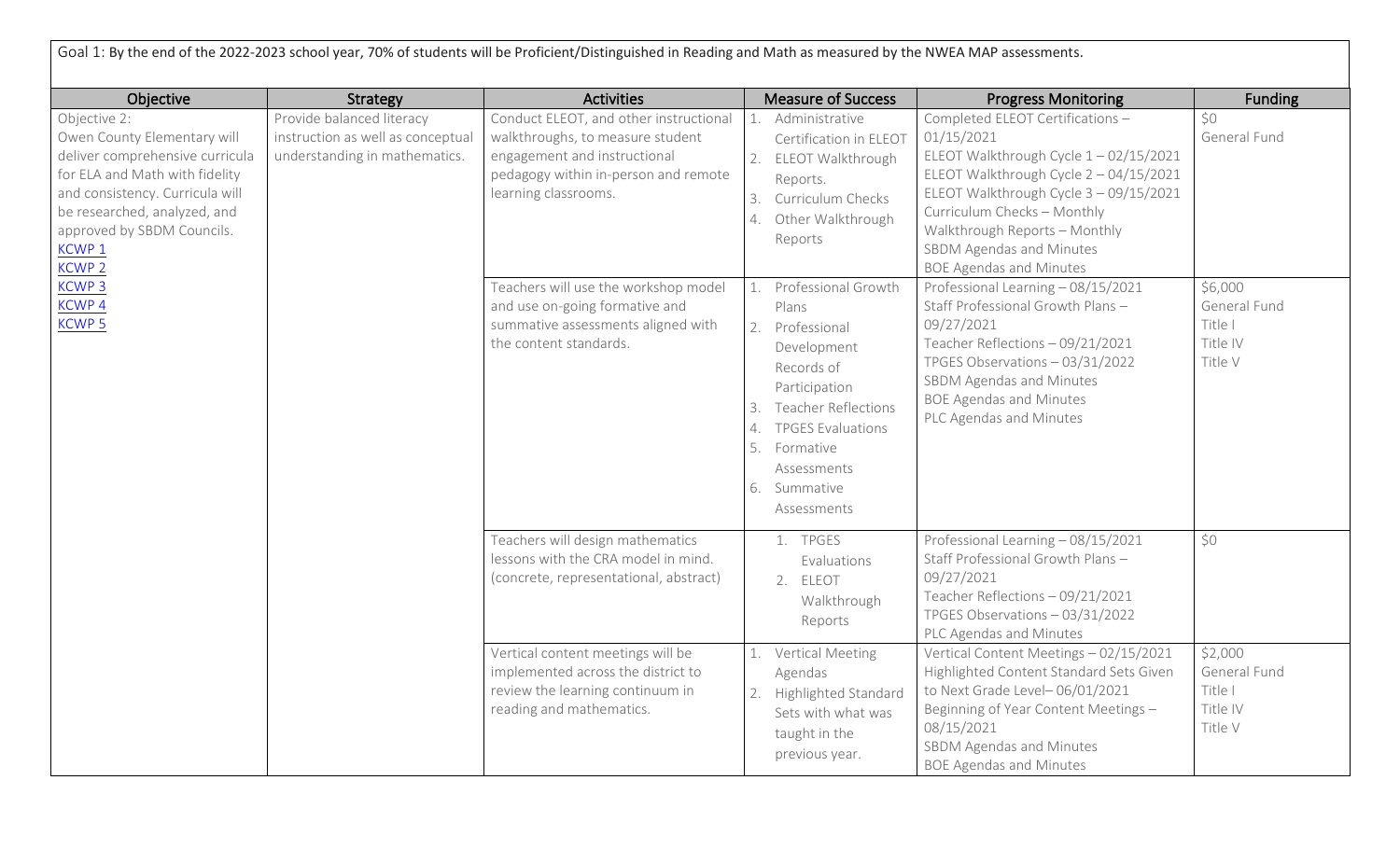| Goal 1: By the end of the 2022-2023 school year, 70% of students will be Proficient/Distinguished in Reading and Math as measured by the NWEA MAP assessments.                                                |                                                                                                                                                                                                                                                             |                                                                                                                                                                                                                                                                           |                                                                                                      |                                                                                                                                                                                            |                                                                                                                                                       |
|---------------------------------------------------------------------------------------------------------------------------------------------------------------------------------------------------------------|-------------------------------------------------------------------------------------------------------------------------------------------------------------------------------------------------------------------------------------------------------------|---------------------------------------------------------------------------------------------------------------------------------------------------------------------------------------------------------------------------------------------------------------------------|------------------------------------------------------------------------------------------------------|--------------------------------------------------------------------------------------------------------------------------------------------------------------------------------------------|-------------------------------------------------------------------------------------------------------------------------------------------------------|
| Objective                                                                                                                                                                                                     | <b>Strategy</b>                                                                                                                                                                                                                                             | <b>Activities</b>                                                                                                                                                                                                                                                         | <b>Measure of Success</b>                                                                            | <b>Progress Monitoring</b>                                                                                                                                                                 | <b>Funding</b>                                                                                                                                        |
| Objective 3:<br>Implement personalized<br>learning strategies and<br>opportunities (differentiation) to<br>increase student engagement.<br>KCWP <sub>1</sub><br><b>KCWP 2</b><br><b>KCWP3</b><br><b>KCWP4</b> | Create flexible, personalized<br>learning opportunities for all<br>students using research-based<br>strategies (i.e. John Hattie,<br>Gregory Yates, Douglas Fisher,<br>Nancy Frey, Catlin Tucker, etc.)                                                     | Develop a common definition of<br>personalized learning.                                                                                                                                                                                                                  | 1.Common<br>Personalized Learning<br>Definition                                                      | Personalized Learning Defined -<br>12/31/2021<br>SBDM Agendas and Minutes<br><b>BOE Agendas and Minutes</b>                                                                                | \$500<br>General Fund<br>Gifted and Talented<br>Preschool<br><b>IDEA</b><br>Title I<br>Title III<br>Title IV<br>Title V                               |
| <b>KCWP 5</b><br>KCWP <sub>6</sub>                                                                                                                                                                            |                                                                                                                                                                                                                                                             | Student Success Team Meetings will be<br>held monthly to discuss data and<br>support systems designed to meet<br>individual student's needs in RTI                                                                                                                        | 1.Formative<br>Assessments<br>2.CBM data<br>3. MAP Scores                                            | Ongoing assessments<br>Universal Screener<br>CBM data                                                                                                                                      | \$0<br>District support with<br>assessment                                                                                                            |
|                                                                                                                                                                                                               |                                                                                                                                                                                                                                                             | Provide interventions in reading and<br>math using research-based programs                                                                                                                                                                                                | Intervention schedule                                                                                | Student Success Team Agenda and<br>Minutes                                                                                                                                                 |                                                                                                                                                       |
|                                                                                                                                                                                                               |                                                                                                                                                                                                                                                             | Teachers working with gifted and<br>talented teacher to develop activities to<br>enrich students in reading and math.                                                                                                                                                     | Lesson plans                                                                                         | PLC Agenda and Minutes                                                                                                                                                                     |                                                                                                                                                       |
|                                                                                                                                                                                                               | Invest in curriculum materials,<br>1:1 technology, and other<br>instructional tools to meet the<br>personalized learning needs of<br>students.                                                                                                              | Curriculum, Instructional Materials, and<br>Technology Purchased for 1:1 and<br>personalized learning. (example:<br>leveled readers for interventions and<br>guided reading groups, manipulatives<br>for concrete and representational<br>model in mathematics)           | Curriculum<br>Purchased<br>2. Instructional<br>Materials Purchased<br>3.<br>Chromebooks<br>Purchased | Chromebooks Purchased - 08/01/2020<br>Curriculum Purchased - 06/30/2021<br>Instructional Materials Purchased -<br>06/30/2021<br>SBDM Agendas and Minutes<br><b>BOE Agendas and Minutes</b> | \$400,000<br>General Fund<br><b>CARES Act Funds</b><br>Gifted and Talented<br>Preschool<br><b>IDEA</b><br>Title I<br>Title III<br>Title IV<br>Title V |
|                                                                                                                                                                                                               | Provide professional learning<br>around purchased curriculum<br>(e.g. Benchmark, Eureka Math,<br>Engage NY ELA, StemScopes,<br>Zearn, and other technology<br>supplemental material), student<br>engagement strategies, and<br>implementation of technology | Professional Learning Plans are<br>developed and implemented to<br>increase professional development in<br>the area of differentiation, guided<br>reading, workshop model, and<br>customization of Eureka math<br>according to <b>Professional Learning</b><br>Standards. | 1. Approved<br>Professional Learning<br>Plans<br>Implemented<br>2.<br>Professional Learning<br>Plans | Approved Professional Learning Plans -<br>04/01/2021<br>Professional Learning Scheduled -<br>06/01/2021<br>SBDM Agendas and Minutes<br><b>BOE Agendas and Minutes</b>                      | \$9,000<br>General Fund PD<br>Gifted and Talented<br>Preschool<br><b>IDEA</b><br>Title I<br>Title III<br>Title IV                                     |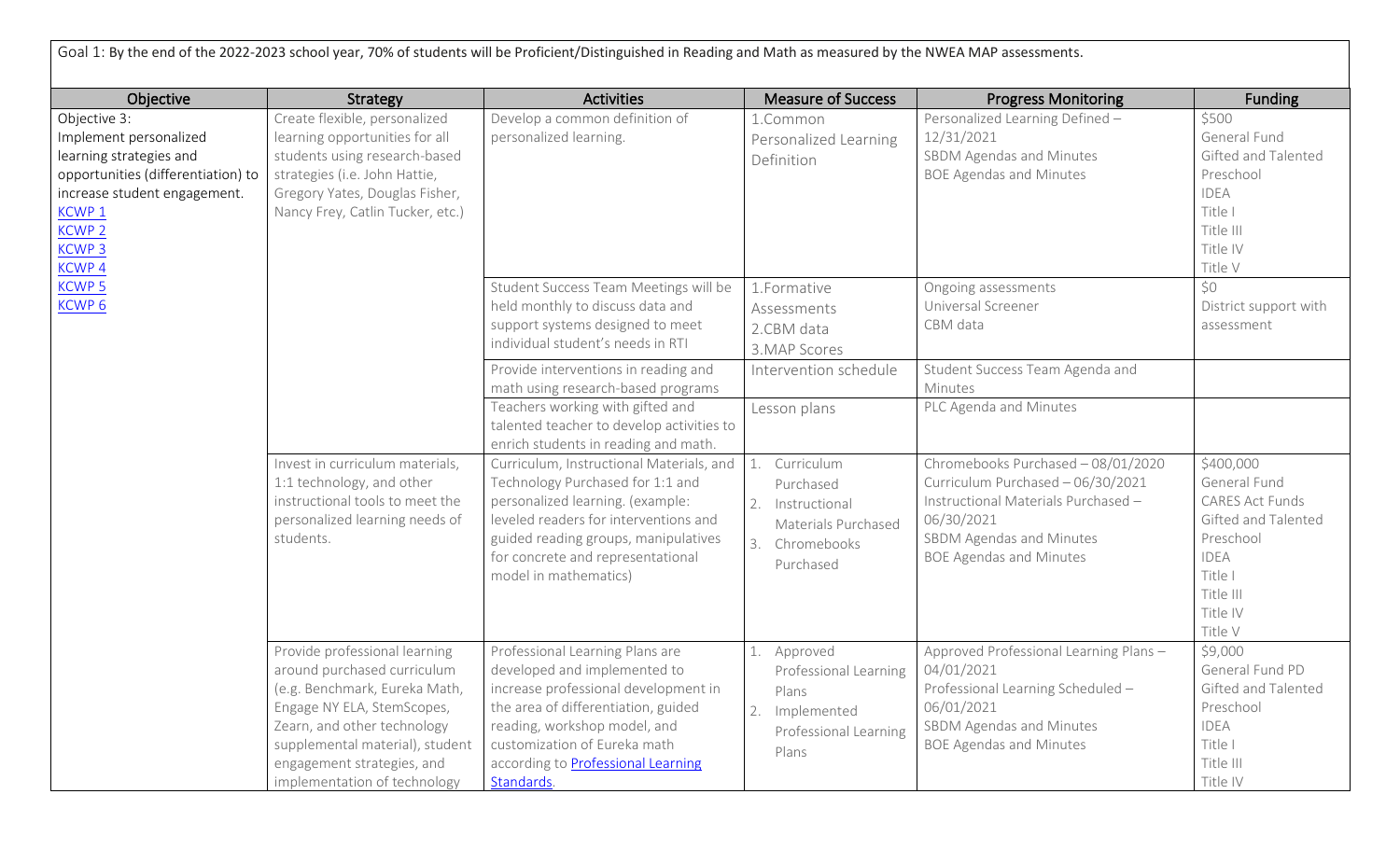| Goal 1: By the end of the 2022-2023 school year, 70% of students will be Proficient/Distinguished in Reading and Math as measured by the NWEA MAP assessments. |                                 |                   |                           |                            |                |  |  |
|----------------------------------------------------------------------------------------------------------------------------------------------------------------|---------------------------------|-------------------|---------------------------|----------------------------|----------------|--|--|
| Objective                                                                                                                                                      | Strategy                        | <b>Activities</b> | <b>Measure of Success</b> | <b>Progress Monitoring</b> | <b>Funding</b> |  |  |
|                                                                                                                                                                | to provide staff with a strong  |                   |                           |                            | Title V        |  |  |
|                                                                                                                                                                | foundation on the use of the    |                   |                           |                            |                |  |  |
|                                                                                                                                                                | programs, technology, and       |                   |                           |                            |                |  |  |
|                                                                                                                                                                | research-based strategies (i.e. |                   |                           |                            |                |  |  |
|                                                                                                                                                                | John Hattie, Gregory Yates,     |                   |                           |                            |                |  |  |
|                                                                                                                                                                | Douglas Fisher, Nancy Frey,     |                   |                           |                            |                |  |  |
|                                                                                                                                                                | Catlin Tucker, etc.).           |                   |                           |                            |                |  |  |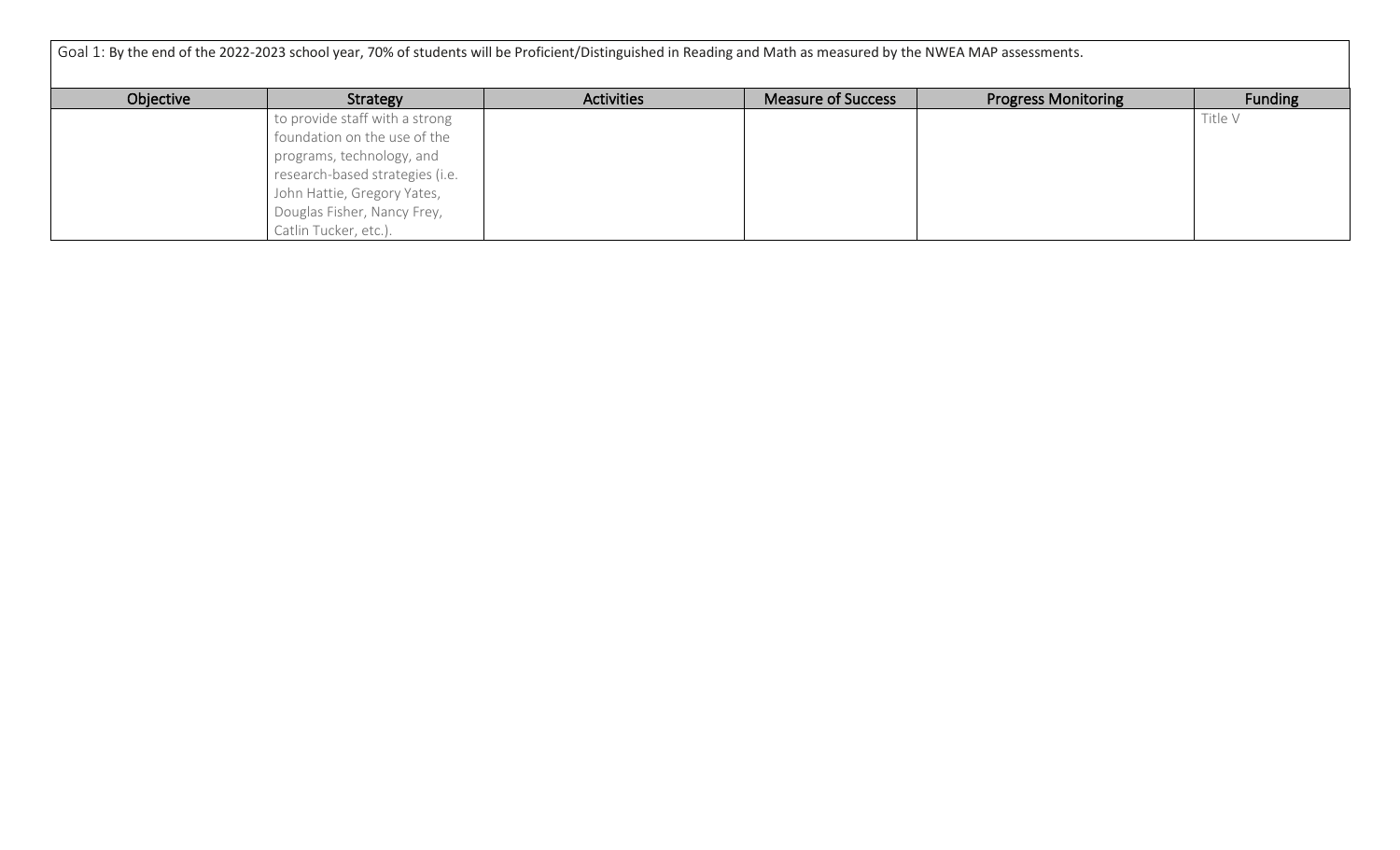### 2: Separate Academic Indicator

Goal 2 By the end of the 2022- 2023 school year, 70% of Owen County Elementary students will be Proficient/Distinguished in Writing and Science as measured by the NWEA MAP assessment for Science and locally designed assessment for Writing.

| Objective                                                                                                                                                                                                                     | Strategy                                                                                                                                      | <b>Activities</b>                                                                                                                                                          | <b>Measure of Success</b>                                                                                                                                                                                                                                                                | <b>Progress Monitoring</b>                                                                                                                                                                                                                                                                                               | <b>Funding</b>                                            |
|-------------------------------------------------------------------------------------------------------------------------------------------------------------------------------------------------------------------------------|-----------------------------------------------------------------------------------------------------------------------------------------------|----------------------------------------------------------------------------------------------------------------------------------------------------------------------------|------------------------------------------------------------------------------------------------------------------------------------------------------------------------------------------------------------------------------------------------------------------------------------------|--------------------------------------------------------------------------------------------------------------------------------------------------------------------------------------------------------------------------------------------------------------------------------------------------------------------------|-----------------------------------------------------------|
| Objective 1:<br>Teachers and students will<br>participate in a common<br>instructional framework that<br>focuses on core standards,<br>formative assessments, and<br>planning for student<br>engagement.<br>KCWP <sub>1</sub> | Provide a common writing plan<br>and science framework for<br>curriculum to ensure student<br>success in the areas of writing<br>and science. | Conduct ELEOT, and other instructional<br>walkthroughs, to measure student<br>engagement and instructional<br>pedagogy within in-person and remote<br>learning classrooms. | Administrative<br>Certification in ELEOT<br>ELEOT Walkthrough<br>2.<br>Reports.<br>Curriculum Checks<br>3.<br>Other Walkthrough<br>4.<br>Reports                                                                                                                                         | Completed ELEOT Certifications -<br>01/15/2021<br>ELEOT Walkthrough Cycle 1-02/15/2021<br>ELEOT Walkthrough Cycle 2 - 04/15/2021<br>ELEOT Walkthrough Cycle 3 - 09/15/2021<br>Curriculum Checks - Monthly<br>Walkthrough Reports - Monthly<br>SBDM Agendas and Minutes<br><b>BOE Agendas and Minutes</b>                 | \$0<br>General Fund                                       |
| <b>KCWP 2</b><br><b>KCWP3</b><br><b>KCWP4</b><br><b>KCWP5</b><br>KCWP <sub>6</sub>                                                                                                                                            |                                                                                                                                               | Develop a common instructional<br>framework for writing and science.                                                                                                       | Professional Growth<br>Plans<br>Professional<br>2.<br>Development<br>Records of<br>Participation<br><b>Teacher Reflections</b><br>3.<br><b>TPGES Evaluations</b><br>4.<br>5.<br>Writing Plan<br><b>Writing Benchmarks</b><br>6.<br>7 <sub>1</sub><br>Science Curriculum<br>documents K-4 | Professional Learning - 08/15/2021<br>Staff Professional Growth Plans -<br>09/27/2021<br>Teacher Reflections - 09/21/2021<br>TPGES Observations - 03/31/2022<br>SBDM Agendas and Minutes<br><b>BOE Agendas and Minutes</b><br><b>Committee Minutes</b><br>Analyze data from Benchmarks given in<br>Sept. Dec., and April | \$6,000<br>General Fund<br>Title I<br>Title IV<br>Title V |
|                                                                                                                                                                                                                               |                                                                                                                                               | Vertical content meetings will be<br>implemented across the school and<br>district to review the learning<br>continuum in writing and science                              | Vertical Meeting<br>Agendas<br>Highlighted Standard<br>2.<br>Sets with what was<br>taught in the<br>previous year.                                                                                                                                                                       | Vertical Content Meetings - 02/15/2021<br>Highlighted Content Standard Sets Given<br>to Next Grade Level-06/01/2021<br>Beginning of Year Content Meetings -<br>08/15/2021<br>SBDM Agendas and Minutes<br><b>BOE Agendas and Minutes</b>                                                                                  | \$2,000<br>General Fund<br>Title I<br>Title IV<br>Title V |
|                                                                                                                                                                                                                               |                                                                                                                                               | Through Course Tasks (TCT's) will be<br>given in each grade level at least three<br>times per school year.                                                                 | TCTs completed                                                                                                                                                                                                                                                                           | High, Medium, Low sample of TCT                                                                                                                                                                                                                                                                                          |                                                           |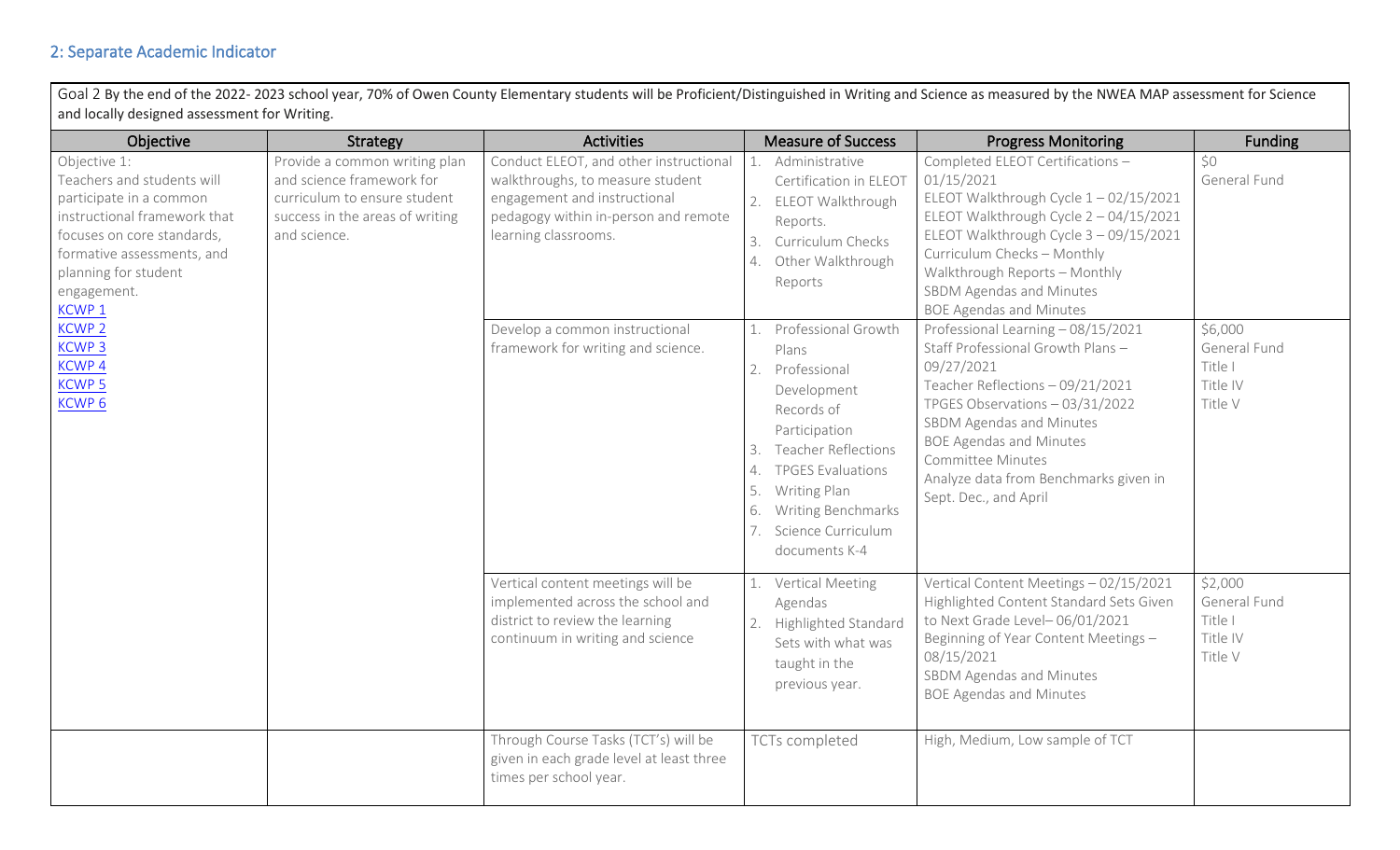Goal 2 By the end of the 2022- 2023 school year, 70% of Owen County Elementary students will be Proficient/Distinguished in Writing and Science as measured by the NWEA MAP assessment for Science and locally designed assessment for Writing.

| Objective                                                                                                                                                                                                                                                                                                               | <b>Strategy</b>                                                                                                                                                                                         | <b>Activities</b>                                                                                                                                                                                                                                                                                                                                    | <b>Measure of Success</b>                                                                                                                                                                                                                                                                                            | <b>Progress Monitoring</b>                                                                                                                                                                                                                                                                                                                                                                                                                                                                                                             | <b>Funding</b>                                                                                               |
|-------------------------------------------------------------------------------------------------------------------------------------------------------------------------------------------------------------------------------------------------------------------------------------------------------------------------|---------------------------------------------------------------------------------------------------------------------------------------------------------------------------------------------------------|------------------------------------------------------------------------------------------------------------------------------------------------------------------------------------------------------------------------------------------------------------------------------------------------------------------------------------------------------|----------------------------------------------------------------------------------------------------------------------------------------------------------------------------------------------------------------------------------------------------------------------------------------------------------------------|----------------------------------------------------------------------------------------------------------------------------------------------------------------------------------------------------------------------------------------------------------------------------------------------------------------------------------------------------------------------------------------------------------------------------------------------------------------------------------------------------------------------------------------|--------------------------------------------------------------------------------------------------------------|
| Objective 2:<br>Owen County Elementary will<br>select or develop<br>comprehensive curricula for<br>Science and Writing. Curricula<br>will be researched, analyzed,<br>and approved by SBDM<br>Councils.<br>KCWP <sub>1</sub><br><b>KCWP 2</b><br><b>KCWP3</b><br>KCWP <sub>4</sub><br><b>KCWP5</b><br>KCWP <sub>6</sub> | Students will engage in inquiry-<br>based science that will be<br>deepened using the eight<br>scientific and engineering<br>practices.                                                                  | Conduct ELEOT, and other instructional<br>walkthroughs, to measure student<br>engagement and instructional<br>pedagogy within in-person and remote<br>learning classrooms.<br>Through use of everyday, observable,<br>scientific phenomena, students will be<br>able to go from scientific<br>misconceptions to scientifically based<br>conceptions. | Administrative<br>Certification in ELEOT<br>2.<br>ELEOT Walkthrough<br>Reports.<br>Curriculum Checks<br>3.<br>Other Walkthrough<br>Reports<br>Professional Growth<br>1.<br>Plans<br>2.<br>Professional<br>Development<br>Records of<br>Participation<br><b>Teacher Reflections</b><br>3.<br><b>TPGES Evaluations</b> | Completed ELEOT Certifications -<br>01/15/2021<br>ELEOT Walkthrough Cycle 1-02/15/2021<br>ELEOT Walkthrough Cycle 2 - 04/15/2021<br>ELEOT Walkthrough Cycle 3 - 09/15/2021<br>Curriculum Checks - Monthly<br>Walkthrough Reports - Monthly<br>SBDM Agendas and Minutes<br><b>BOE Agendas and Minutes</b><br>Professional Learning - 08/15/2021<br>Staff Professional Growth Plans -<br>09/27/2021<br>Teacher Reflections - 09/21/2021<br>TPGES Observations - 03/31/2022<br>SBDM Agendas and Minutes<br><b>BOE Agendas and Minutes</b> | \$0<br>General Fund<br>\$6,000<br>General Fund<br>Title I<br>Title IV<br>Title V                             |
|                                                                                                                                                                                                                                                                                                                         |                                                                                                                                                                                                         | All students K-4 will engage in a STEAM<br>curriculum.<br>Vertical content meetings will be<br>implemented across the district to<br>review the learning continuum in<br>reading and mathematics.                                                                                                                                                    | PLTW curriculum<br>Vertical Meeting<br>1.<br>Agendas<br>Highlighted Standard<br>2.<br>Sets with what was<br>taught in the<br>previous year.                                                                                                                                                                          | Professional Learning Community (PLC)<br>Agenda and Minutes<br>Vertical Content Meetings - 02/15/2021<br>Highlighted Content Standard Sets Given<br>to Next Grade Level-06/01/2021<br>Beginning of Year Content Meetings -<br>08/15/2021<br>SBDM Agendas and Minutes<br><b>BOE Agendas and Minutes</b>                                                                                                                                                                                                                                 | \$2,000<br>General Fund<br>Title I<br>Title IV<br>Title V                                                    |
| Objective 3:<br>Implement personalized<br>learning strategies and<br>opportunities (differentiation) to<br>increase student engagement.<br>KCWP <sub>1</sub><br><b>KCWP 2</b><br><b>KCWP3</b>                                                                                                                           | Create flexible, personalized<br>learning opportunities for all<br>students using research-based<br>strategies (i.e. John Hattie,<br>Gregory Yates, Douglas Fisher,<br>Nancy Frey, Catlin Tucker, etc.) | Develop a common definition of<br>personalized learning.                                                                                                                                                                                                                                                                                             | 1.Common<br>Personalized Learning<br>Definition                                                                                                                                                                                                                                                                      | Personalized Learning Defined -<br>12/31/2021<br>SBDM Agendas and Minutes<br><b>BOE Agendas and Minutes</b>                                                                                                                                                                                                                                                                                                                                                                                                                            | \$500<br>General Fund<br>Gifted and Talented<br>Preschool<br><b>IDEA</b><br>Title I<br>Title III<br>Title IV |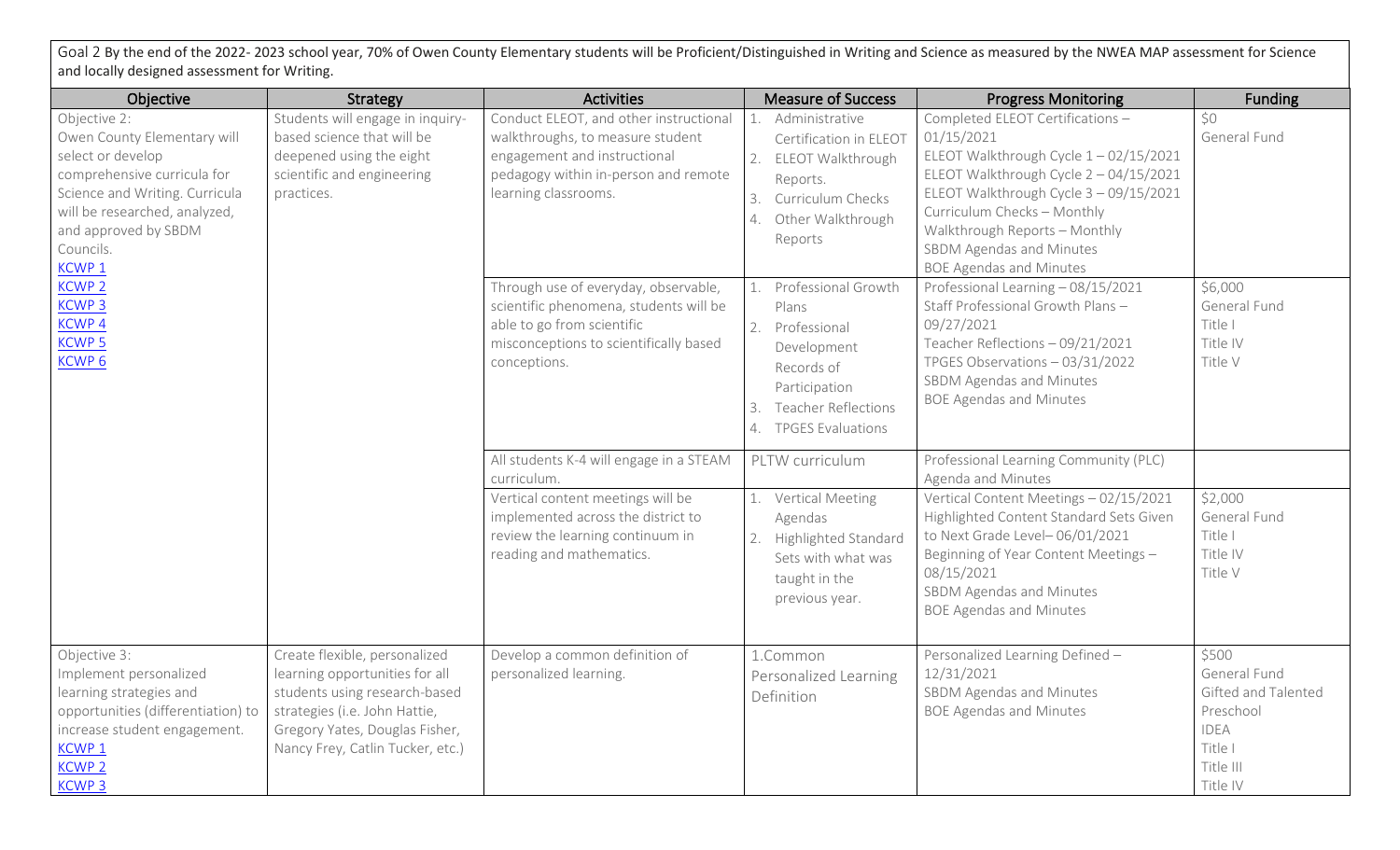Goal 2 By the end of the 2022- 2023 school year, 70% of Owen County Elementary students will be Proficient/Distinguished in Writing and Science as measured by the NWEA MAP assessment for Science and locally designed assessment for Writing.

| Objective                              | <b>Strategy</b>                                                                                                                                                                                                                     | <b>Activities</b>                                                                                                                                    | <b>Measure of Success</b>                                                                   | <b>Progress Monitoring</b>                                                                                                                                                                 | <b>Funding</b>                                                                                                                                        |
|----------------------------------------|-------------------------------------------------------------------------------------------------------------------------------------------------------------------------------------------------------------------------------------|------------------------------------------------------------------------------------------------------------------------------------------------------|---------------------------------------------------------------------------------------------|--------------------------------------------------------------------------------------------------------------------------------------------------------------------------------------------|-------------------------------------------------------------------------------------------------------------------------------------------------------|
| KCWP <sub>4</sub>                      |                                                                                                                                                                                                                                     |                                                                                                                                                      |                                                                                             |                                                                                                                                                                                            | Title V                                                                                                                                               |
| KCWP <sub>5</sub><br>KCWP <sub>6</sub> | Invest in curriculum materials,<br>1:1 technology, and other<br>instructional tools to meet the<br>personalized learning needs of<br>students.                                                                                      | Curriculum, Instructional Materials, and<br>Technology Purchased for 1:1 and<br>personalized learning.                                               | Curriculum<br>Purchased<br>Instructional<br>Materials Purchased<br>Chromebooks<br>Purchased | Chromebooks Purchased - 08/01/2020<br>Curriculum Purchased - 06/30/2021<br>Instructional Materials Purchased -<br>06/30/2021<br>SBDM Agendas and Minutes<br><b>BOE Agendas and Minutes</b> | \$400,000<br>General Fund<br><b>CARES Act Funds</b><br>Gifted and Talented<br>Preschool<br><b>IDEA</b><br>Title I<br>Title III<br>Title IV<br>Title V |
|                                        | Provide professional learning on<br>the implementation of the NGSS<br>standards. This includes leading<br>students to mastery of scientific<br>and engineering practices,<br>crosscutting concepts, and<br>disciplinary core ideas. | Professional Learning Plans are<br>developed and implemented for each<br>school across the district according to<br>Professional Learning Standards. | Approved<br>Professional Learning<br>Plans<br>Implemented<br>Professional Learning<br>Plans | Approved Professional Learning Plans -<br>04/01/2021<br>Professional Learning Scheduled -<br>06/01/2021<br>SBDM Agendas and Minutes<br><b>BOE Agendas and Minutes</b>                      | \$9,000<br>General Fund PD<br>Gifted and Talented<br>Preschool<br><b>IDEA</b><br>Title I<br>Title III<br>Title IV<br>Title V                          |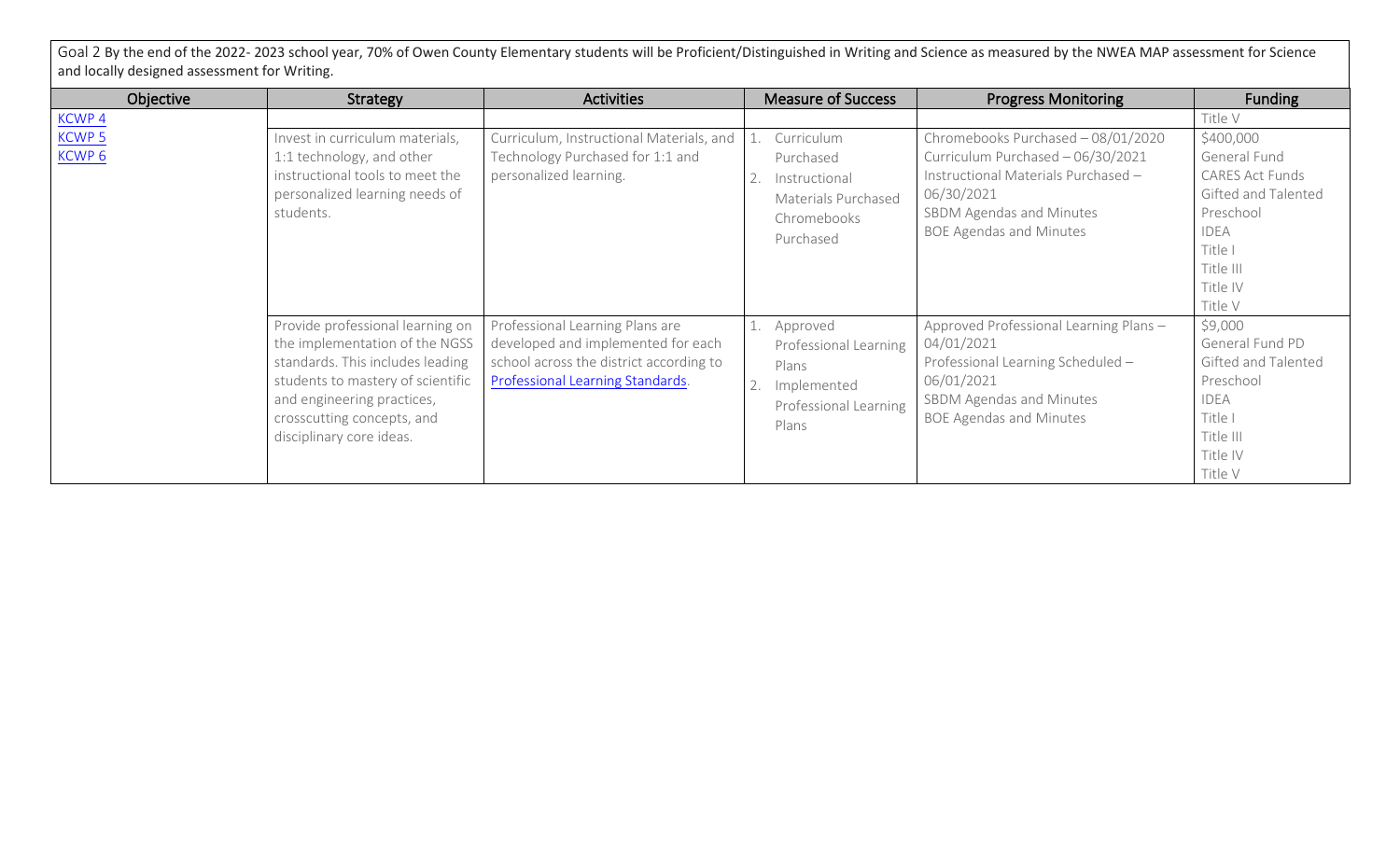# 3: Achievement Gap

Goal 3: By the end of the 2022-2023 school year, Owen County Elementary will reduce the percentage of students scoring novice by 30% in Reading/Math in the following subgroups: Economically Disadvantaged and Students with Disabilities.

| Objective                                                                                                                                                                                                                     | Strategy                                                                                                        | <b>Activities</b>                                                                                                                                                                                                 | <b>Measure of Success</b>                                                                                                                                              | <b>Progress Monitoring</b>                                                                                                                                                                                                                                                                                   | <b>Funding</b>                                            |
|-------------------------------------------------------------------------------------------------------------------------------------------------------------------------------------------------------------------------------|-----------------------------------------------------------------------------------------------------------------|-------------------------------------------------------------------------------------------------------------------------------------------------------------------------------------------------------------------|------------------------------------------------------------------------------------------------------------------------------------------------------------------------|--------------------------------------------------------------------------------------------------------------------------------------------------------------------------------------------------------------------------------------------------------------------------------------------------------------|-----------------------------------------------------------|
| Objective 1:<br>Teachers and students will<br>participate in a common<br>instructional framework that<br>focuses on core standards,<br>formative assessments, and<br>planning for student<br>engagement.<br>KCWP <sub>1</sub> | Provide common frameworks<br>for curriculum, instruction, and<br>assessment to ensure student<br><b>SUCCESS</b> | Conduct ELEOT, and other instructional<br>walkthroughs, to measure student<br>engagement and instructional<br>pedagogy within in-person and remote<br>learning classrooms.                                        | Administrative<br>Certification in ELEOT<br>ELEOT Walkthrough<br>2.<br>Reports.<br>Curriculum Checks<br>3.<br>Other Walkthrough<br>4.<br>Reports                       | Completed ELEOT Certifications -<br>01/15/2021<br>ELEOT Walkthrough Cycle $1 - 02/15/2021$<br>ELEOT Walkthrough Cycle 2 - 04/15/2021<br>ELEOT Walkthrough Cycle 3 - 09/15/2021<br>Curriculum Checks - Monthly<br>Walkthrough Reports - Monthly<br>SBDM Agendas and Minutes<br><b>BOE Agendas and Minutes</b> | \$0<br>General Fund                                       |
| <b>KCWP 2</b><br><b>KCWP3</b><br>KCWP <sub>4</sub><br><b>KCWP5</b><br>KCWP <sub>6</sub>                                                                                                                                       |                                                                                                                 | Teachers will use a common<br>instructional framework; including but<br>not limited to guided reading groups at<br>students' instructional levels, Orton<br>Gillingham Phonics Instruction and<br>workshop model. | Professional Growth<br>Plans<br>2.<br>Professional<br>Development<br>Records of<br>Participation<br><b>Teacher Reflections</b><br>3.<br><b>TPGES Evaluations</b><br>4. | Professional Learning - 08/15/2021<br>Staff Professional Growth Plans -<br>09/27/2021<br>Teacher Reflections - 09/21/2021<br>TPGES Observations - 03/31/2022<br><b>SBDM Agendas and Minutes</b><br><b>BOE Agendas and Minutes</b>                                                                            | \$6,000<br>General Fund<br>Title I<br>Title IV<br>Title V |
|                                                                                                                                                                                                                               |                                                                                                                 | Vertical content meetings will be<br>implemented across the district to<br>review the learning continuum in<br>reading and mathematics.                                                                           | Vertical Meeting<br>Agendas<br><b>Highlighted Standard</b><br>2.<br>Sets with what was<br>taught in the<br>previous year.                                              | Vertical Content Meetings - 02/15/2021<br>Highlighted Content Standard Sets Given<br>to Next Grade Level-06/01/2021<br>Beginning of Year Content Meetings -<br>08/15/2021<br>SBDM Agendas and Minutes<br><b>BOE Agendas and Minutes</b>                                                                      | \$2,000<br>General Fund<br>Title I<br>Title IV<br>Title V |
|                                                                                                                                                                                                                               |                                                                                                                 | Data teams will meet weekly to plan,<br>study, and act on data received from<br>formative and summative assessments.                                                                                              | 1. PLC Agenda and<br>Minutes                                                                                                                                           | Walkthrough Reports<br><b>TPGES Observations</b>                                                                                                                                                                                                                                                             | \$0                                                       |
| Objective 2:<br>Owen County Elementary School<br>will deliver comprehensive<br>curricula for Reading, Writing,<br>Phonics, and Math with fidelity<br>and consistency. Curricula will                                          | Provide common frameworks<br>for curriculum, instruction, and<br>assessment to ensure student<br>success.       | Conduct ELEOT, and other instructional<br>walkthroughs, to measure student<br>engagement and instructional<br>pedagogy within in-person and remote<br>learning classrooms.                                        | Administrative<br>Certification in ELEOT<br>ELEOT Walkthrough<br>2.<br>Reports.<br>Curriculum Checks                                                                   | Completed ELEOT Certifications -<br>01/15/2021<br>ELEOT Walkthrough Cycle $1 - 02/15/2021$<br>ELEOT Walkthrough Cycle 2 - 04/15/2021<br>ELEOT Walkthrough Cycle 3 - 09/15/2021<br>Curriculum Checks - Monthly                                                                                                | \$0<br>General Fund                                       |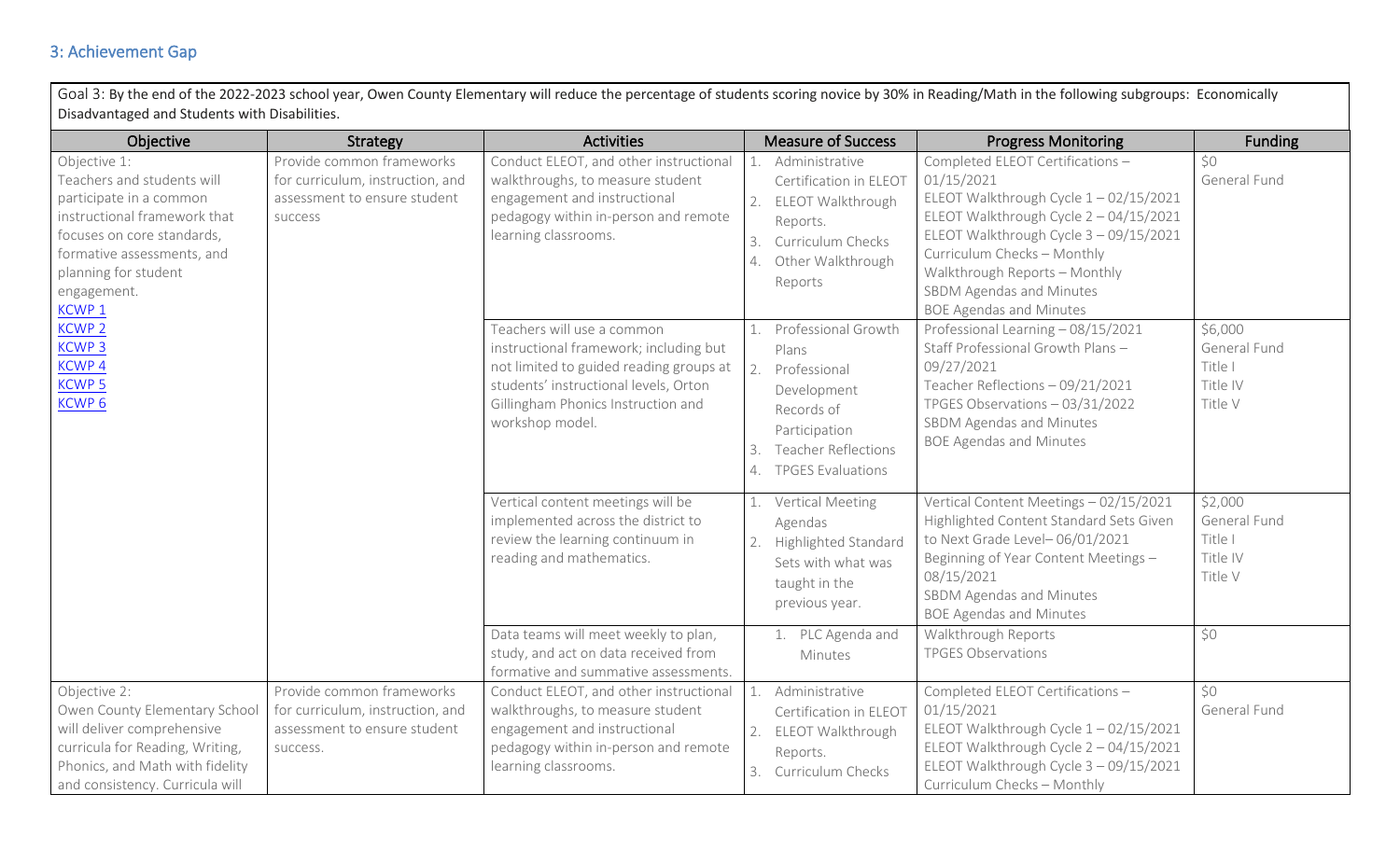| Goal 3: By the end of the 2022-2023 school year, Owen County Elementary will reduce the percentage of students scoring novice by 30% in Reading/Math in the following subgroups: Economically<br>Disadvantaged and Students with Disabilities. |                                                                                                                                                                                                         |                                                                                                                                                    |                                                                                                                                                                        |                                                                                                                                                                                                                                         |                                                                                                                         |  |  |
|------------------------------------------------------------------------------------------------------------------------------------------------------------------------------------------------------------------------------------------------|---------------------------------------------------------------------------------------------------------------------------------------------------------------------------------------------------------|----------------------------------------------------------------------------------------------------------------------------------------------------|------------------------------------------------------------------------------------------------------------------------------------------------------------------------|-----------------------------------------------------------------------------------------------------------------------------------------------------------------------------------------------------------------------------------------|-------------------------------------------------------------------------------------------------------------------------|--|--|
| Objective                                                                                                                                                                                                                                      | Strategy                                                                                                                                                                                                | <b>Activities</b>                                                                                                                                  | <b>Measure of Success</b>                                                                                                                                              | <b>Progress Monitoring</b>                                                                                                                                                                                                              | <b>Funding</b>                                                                                                          |  |  |
| be researched, analyzed, and<br>approved by SBDM Councils and<br>delivered with fidelity.                                                                                                                                                      |                                                                                                                                                                                                         |                                                                                                                                                    | 4. Other Walkthrough<br>Reports                                                                                                                                        | Walkthrough Reports - Monthly<br>SBDM Agendas and Minutes<br><b>BOE Agendas and Minutes</b>                                                                                                                                             |                                                                                                                         |  |  |
| KCWP <sub>1</sub><br><b>KCWP 2</b><br><b>KCWP3</b><br><b>KCWP4</b><br><b>KCWP5</b><br>KCWP <sub>6</sub>                                                                                                                                        |                                                                                                                                                                                                         | Teachers will use a common<br>instructional framework.                                                                                             | Professional Growth<br>Plans<br>2.<br>Professional<br>Development<br>Records of<br>Participation<br>3.<br><b>Teacher Reflections</b><br><b>TPGES Evaluations</b><br>4. | Professional Learning - 08/15/2021<br>Staff Professional Growth Plans -<br>09/27/2021<br>Teacher Reflections - 09/21/2021<br>TPGES Observations - 03/31/2022<br>SBDM Agendas and Minutes<br><b>BOE Agendas and Minutes</b>              | \$6,000<br>General Fund<br>Title I<br>Title IV<br>Title V                                                               |  |  |
|                                                                                                                                                                                                                                                |                                                                                                                                                                                                         | Vertical content meetings will be<br>implemented across the school and<br>district to review the learning<br>continuum in reading and mathematics. | Vertical Meeting<br>Agendas<br>2.<br><b>Highlighted Standard</b><br>Sets with what was<br>taught in the<br>previous year.                                              | Vertical Content Meetings - 02/15/2021<br>Highlighted Content Standard Sets Given<br>to Next Grade Level-06/01/2021<br>Beginning of Year Content Meetings -<br>08/15/2021<br>SBDM Agendas and Minutes<br><b>BOE Agendas and Minutes</b> | \$2,000<br>General Fund<br>Title I<br>Title IV<br>Title V                                                               |  |  |
| Objective 3:<br>Implement personalized<br>learning strategies and<br>opportunities (differentiation) to<br>increase student engagement.<br>KCWP <sub>1</sub><br><b>KCWP 2</b><br><b>KCWP3</b><br><b>KCWP4</b>                                  | Create flexible, personalized<br>learning opportunities for all<br>students using research-based<br>strategies (i.e. John Hattie,<br>Gregory Yates, Douglas Fisher,<br>Nancy Frey, Catlin Tucker, etc.) | Develop a common definition of<br>personalized learning.                                                                                           | Common Personalized<br>Learning Definition                                                                                                                             | Personalized Learning Defined -<br>12/31/2021<br>SBDM Agendas and Minutes<br><b>BOE Agendas and Minutes</b>                                                                                                                             | \$500<br>General Fund<br>Gifted and Talented<br>Preschool<br><b>IDEA</b><br>Title I<br>Title III<br>Title IV<br>Title V |  |  |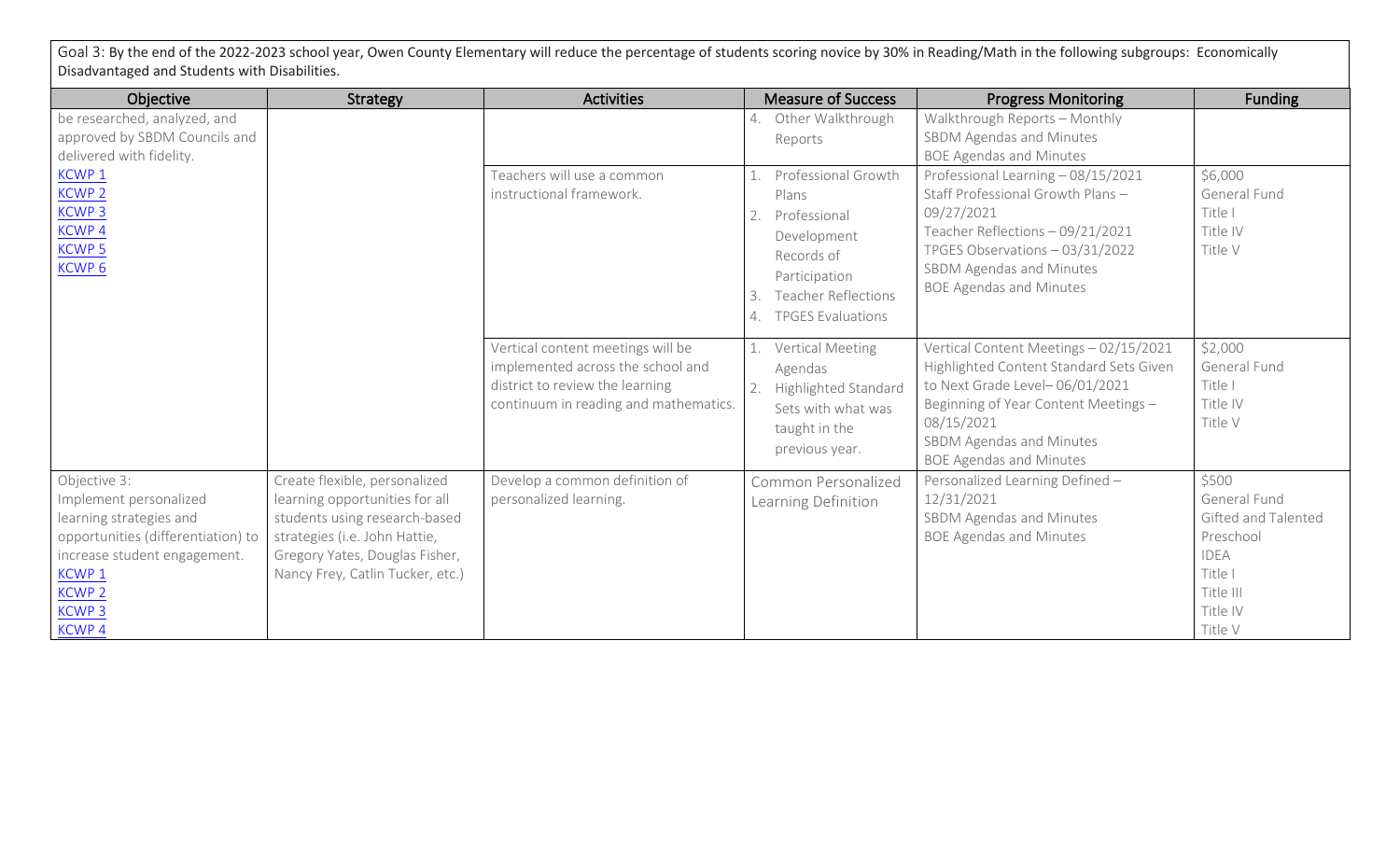Goal 3: By the end of the 2022-2023 school year, Owen County Elementary will reduce the percentage of students scoring novice by 30% in Reading/Math in the following subgroups: Economically Disadvantaged and Students with Disabilities.

| Objective                         | Strategy                                                                                                                                                                                                                                                                                                                                                                                                                                            | <b>Activities</b>                                                                                                                                              | <b>Measure of Success</b>                                                                            | <b>Progress Monitoring</b>                                                                                                                                                                        | <b>Funding</b>                                                                                                                                        |
|-----------------------------------|-----------------------------------------------------------------------------------------------------------------------------------------------------------------------------------------------------------------------------------------------------------------------------------------------------------------------------------------------------------------------------------------------------------------------------------------------------|----------------------------------------------------------------------------------------------------------------------------------------------------------------|------------------------------------------------------------------------------------------------------|---------------------------------------------------------------------------------------------------------------------------------------------------------------------------------------------------|-------------------------------------------------------------------------------------------------------------------------------------------------------|
| <b>KCWP5</b><br>KCWP <sub>6</sub> |                                                                                                                                                                                                                                                                                                                                                                                                                                                     | Data Team Meetings will be held<br>weekly to plan, and study data and<br>support systems designed to meet<br>individual student's needs.                       | 1. Formative<br>Assessments<br>2. Data sheets                                                        | PLC Agendas and Minutes                                                                                                                                                                           | \$0                                                                                                                                                   |
|                                   | Invest in curriculum materials,<br>1:1 technology, and other<br>instructional tools to meet the<br>personalized learning needs of<br>students.                                                                                                                                                                                                                                                                                                      | Students identified by Universal<br>Screening and Classroom Assessments<br>will receive reading and math<br>interventions through a research-based<br>program. | Curriculum<br>Purchased<br>2. Instructional<br>Materials Purchased<br>Chromebooks<br>3.<br>Purchased | Chromebooks Purchased - 08/01/2020<br>Curriculum Purchased - 06/30/2021<br>Instructional Materials Purchased -<br>06/30/2021<br>SBDM Agendas and Minutes<br><b>BOE Agendas and Minutes</b><br>CBM | \$400,000<br>General Fund<br><b>CARES Act Funds</b><br>Gifted and Talented<br>Preschool<br><b>IDEA</b><br>Title I<br>Title III<br>Title IV<br>Title V |
|                                   | Provide professional learning<br>around purchased curriculum<br>(e.g. Benchmark, Eureka Math,<br>Engage NY ELA, StemScopes,<br>and other curricula), student<br>engagement strategies, and<br>implementation of technology<br>to provide staff with a strong<br>foundation on the use of the<br>programs, technology, and<br>research-based strategies (i.e.<br>John Hattie, Gregory Yates,<br>Douglas Fisher, Nancy Frey,<br>Catlin Tucker, etc.). | Professional Learning Plans are<br>developed and implemented for each<br>school across the district according to<br><b>Professional Learning Standards</b>     | Approved<br>Professional Learning<br>Plans<br>Implemented<br>2.<br>Professional Learning<br>Plans    | Approved Professional Learning Plans -<br>04/01/2021<br>Professional Learning Scheduled -<br>06/01/2021<br>SBDM Agendas and Minutes<br><b>BOE Agendas and Minutes</b>                             | \$9,000<br>General Fund PD<br>Gifted and Talented<br>Preschool<br><b>IDEA</b><br>Title I<br>Title III<br>Title IV<br>Title V                          |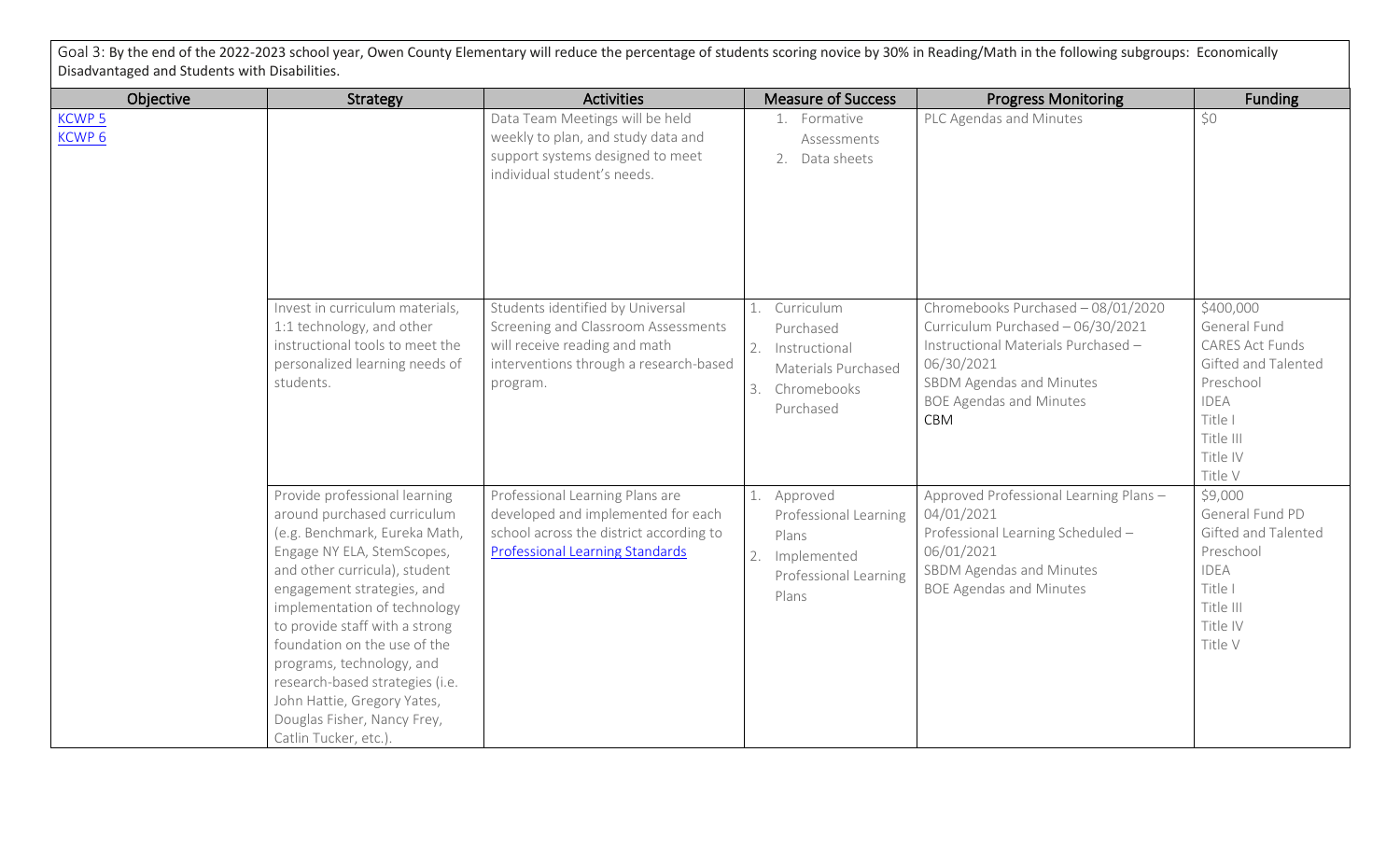### 4: Growth

| Goal 4 (State your growth goal.): By the end of the 2022-2023 school year, Owen County Elementary School will increase the percentage of students meeting or exceeding their projected growth in reading<br>and math by 20% each year as measured by the NWEA MAP assessment. |                                                                                                                                                                         |                                                                                                                                                                            |                                                                                                                                                                                                                |                                                                                                                                                                                                                                                                                                          |                                                           |
|-------------------------------------------------------------------------------------------------------------------------------------------------------------------------------------------------------------------------------------------------------------------------------|-------------------------------------------------------------------------------------------------------------------------------------------------------------------------|----------------------------------------------------------------------------------------------------------------------------------------------------------------------------|----------------------------------------------------------------------------------------------------------------------------------------------------------------------------------------------------------------|----------------------------------------------------------------------------------------------------------------------------------------------------------------------------------------------------------------------------------------------------------------------------------------------------------|-----------------------------------------------------------|
| Objective                                                                                                                                                                                                                                                                     | Strategy                                                                                                                                                                | <b>Activities</b>                                                                                                                                                          | <b>Measure of Success</b>                                                                                                                                                                                      | <b>Progress Monitoring</b>                                                                                                                                                                                                                                                                               | Funding                                                   |
| Objective 1:<br>Teachers and students will<br>participate in a common<br>instructional framework that<br>focuses on core standards,<br>formative assessments, and<br>planning for student<br>engagement.<br><b>KCWP1</b>                                                      | Provide common frameworks<br>for curriculum, instruction, and<br>assessment to ensure student<br>success. (Guided Reading on<br>Instructional level, Workshop<br>Model) | Conduct ELEOT, and other instructional<br>walkthroughs, to measure student<br>engagement and instructional<br>pedagogy within in-person and remote<br>learning classrooms. | Administrative<br>Certification in ELEOT<br>2. ELEOT Walkthrough<br>Reports.<br>Curriculum Checks<br>3.<br>Other Walkthrough<br>4.<br>Reports                                                                  | Completed ELEOT Certifications -<br>01/15/2021<br>ELEOT Walkthrough Cycle 1-02/15/2021<br>ELEOT Walkthrough Cycle 2 - 04/15/2021<br>ELEOT Walkthrough Cycle 3 - 09/15/2021<br>Curriculum Checks - Monthly<br>Walkthrough Reports - Monthly<br>SBDM Agendas and Minutes<br><b>BOE Agendas and Minutes</b> | \$0<br>General Fund                                       |
| <b>KCWP 2</b><br><b>KCWP3</b><br>KCWP 4<br><b>KCWP 5</b><br>KCWP <sub>6</sub>                                                                                                                                                                                                 |                                                                                                                                                                         | Teachers will use a common<br>instructional framework.                                                                                                                     | Professional Growth<br>Plans<br>Professional<br>2.<br>Development<br>Records of<br>Participation<br><b>Teacher Reflections</b><br>3.<br>4.<br><b>TPGES Evaluations</b><br>Benchmark/exit<br>5.<br>criteria k-4 | Professional Learning - 08/15/2021<br>Staff Professional Growth Plans -<br>09/27/2021<br>Teacher Reflections - 09/21/2021<br>TPGES Observations - 03/31/2022<br>SBDM Agendas and Minutes<br><b>BOE Agendas and Minutes</b><br>Diagnostic Reading Assessment                                              | \$6,000<br>General Fund<br>Title I<br>Title IV<br>Title V |
|                                                                                                                                                                                                                                                                               |                                                                                                                                                                         | Vertical content meetings will be<br>implemented across the district to<br>review the learning continuum in<br>reading and mathematics.                                    | Vertical Meeting<br>1.<br>Agendas<br>2. Highlighted Standard<br>Sets with what was<br>taught in the<br>previous year.                                                                                          | Vertical Content Meetings - 02/15/2021<br>Highlighted Content Standard Sets Given<br>to Next Grade Level-06/01/2021<br>Beginning of Year Content Meetings -<br>08/15/2021<br>SBDM Agendas and Minutes<br><b>BOE Agendas and Minutes</b>                                                                  | \$2,000<br>General Fund<br>Title I<br>Title IV<br>Title V |
| Objective 2<br>OCES will deliver comprehensive<br>curricula for Reading, Writing,<br>Science, and Writing with<br>fidelity. Curricula will be                                                                                                                                 | Provide common frameworks<br>for curriculum, instruction, and<br>assessment to ensure student<br>success                                                                | Conduct ELEOT, and other instructional<br>walkthroughs, to measure student<br>engagement and instructional<br>pedagogy within in-person and remote<br>learning classrooms. | Administrative<br>1.<br>Certification in ELEOT<br>2. ELEOT Walkthrough<br>Reports.<br>Curriculum Checks<br>3.                                                                                                  | Completed ELEOT Certifications -<br>01/15/2021<br>ELEOT Walkthrough Cycle $1 - 02/15/2021$<br>ELEOT Walkthrough Cycle 2 - 04/15/2021<br>ELEOT Walkthrough Cycle 3 - 09/15/2021<br>Curriculum Checks - Monthly<br>Walkthrough Reports - Monthly                                                           | \$0<br>General Fund                                       |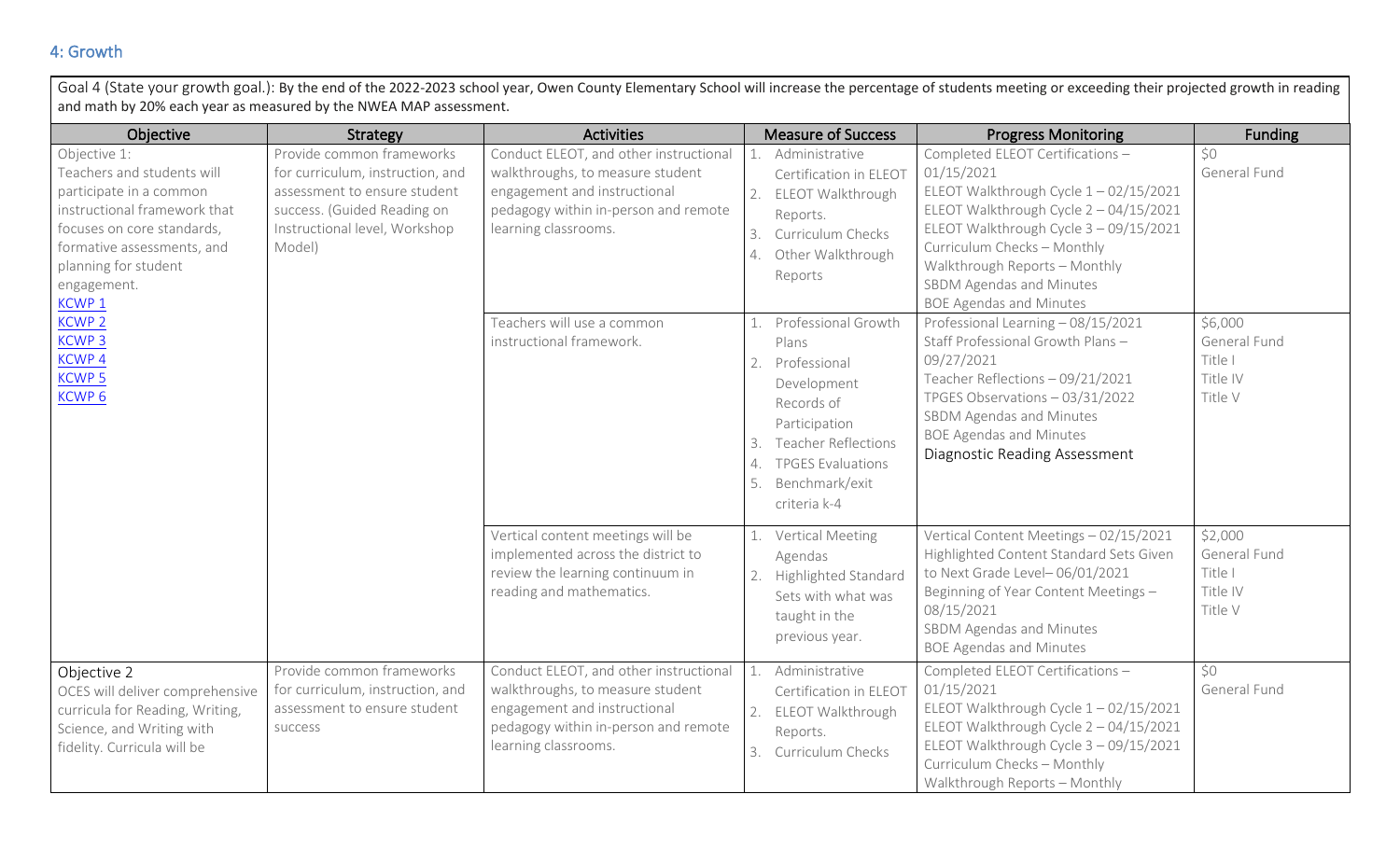| Objective                                                                                                                                                                                                                                              | Strategy                                                                                                                                                                                                | <b>Activities</b>                                                                                                                       | <b>Measure of Success</b>                                                                                                                                        | <b>Progress Monitoring</b>                                                                                                                                                                                                              | <b>Funding</b>                                                                                                                 |
|--------------------------------------------------------------------------------------------------------------------------------------------------------------------------------------------------------------------------------------------------------|---------------------------------------------------------------------------------------------------------------------------------------------------------------------------------------------------------|-----------------------------------------------------------------------------------------------------------------------------------------|------------------------------------------------------------------------------------------------------------------------------------------------------------------|-----------------------------------------------------------------------------------------------------------------------------------------------------------------------------------------------------------------------------------------|--------------------------------------------------------------------------------------------------------------------------------|
| researched, analyzed, and<br>approved by SBDM Councils.<br><b>KCWP1</b>                                                                                                                                                                                |                                                                                                                                                                                                         |                                                                                                                                         | Other Walkthrough<br>4.<br>Reports                                                                                                                               | SBDM Agendas and Minutes<br><b>BOE Agendas and Minutes</b>                                                                                                                                                                              |                                                                                                                                |
| <b>KCWP 2</b><br><b>KCWP3</b><br>KCWP <sub>4</sub><br><b>KCWP5</b><br>KCWP <sub>6</sub>                                                                                                                                                                |                                                                                                                                                                                                         | Teachers will use a common<br>instructional framework.                                                                                  | Professional Growth<br>Plans<br>Professional<br>2.<br>Development<br>Records of<br>Participation<br><b>Teacher Reflections</b><br>3.<br><b>TPGES Evaluations</b> | Professional Learning - 08/15/2021<br>Staff Professional Growth Plans -<br>09/27/2021<br>Teacher Reflections - 09/21/2021<br>TPGES Observations - 03/31/2022<br>SBDM Agendas and Minutes<br><b>BOE Agendas and Minutes</b>              | \$6,000<br>General Fund<br>Title I<br>Title IV<br>Title V                                                                      |
|                                                                                                                                                                                                                                                        |                                                                                                                                                                                                         | Vertical content meetings will be<br>implemented across the district to<br>review the learning continuum in<br>reading and mathematics. | Vertical Meeting<br>Agendas<br><b>Highlighted Standard</b><br>2.<br>Sets with what was<br>taught in the<br>previous year.                                        | Vertical Content Meetings - 02/15/2021<br>Highlighted Content Standard Sets Given<br>to Next Grade Level-06/01/2021<br>Beginning of Year Content Meetings -<br>08/15/2021<br>SBDM Agendas and Minutes<br><b>BOE Agendas and Minutes</b> | \$2,000<br>General Fund<br>Title I<br>Title IV<br>Title V                                                                      |
| Implement personalized<br>learning strategies and<br>opportunities (differentiation) to<br>increase student engagement.<br>KCWP <sub>1</sub><br>KCWP <sub>2</sub><br><b>KCWP<sub>3</sub></b><br><b>KCWP4</b><br>KCWP <sub>5</sub><br>KCWP <sub>6</sub> | Create flexible, personalized<br>learning opportunities for all<br>students using research-based<br>strategies (i.e. John Hattie,<br>Gregory Yates, Douglas Fisher,<br>Nancy Frey, Catlin Tucker, etc.) | Develop a common definition of<br>personalized learning.                                                                                | Common Personalized<br>Learning Definition                                                                                                                       | Personalized Learning Defined -<br>12/31/2021<br>SBDM Agendas and Minutes<br><b>BOE Agendas and Minutes</b>                                                                                                                             | \$500<br>General Fund<br>Gifted and Talented<br>Preschool<br><b>IDEA</b><br>Title I<br>Title III<br>Title IV<br>Title V        |
|                                                                                                                                                                                                                                                        | Invest in curriculum materials,<br>1:1 technology, and other<br>instructional tools to meet the<br>personalized learning needs of<br>students.                                                          | Curriculum, Instructional Materials, and<br>Technology Purchased for 1:1 and<br>personalized learning.                                  | Curriculum<br>Purchased<br>Instructional<br>2.<br>Materials Purchased<br>Chromebooks<br>3.<br>Purchased                                                          | Chromebooks Purchased - 08/01/2020<br>Curriculum Purchased - 06/30/2021<br>Instructional Materials Purchased -<br>06/30/2021<br>SBDM Agendas and Minutes<br><b>BOE Agendas and Minutes</b>                                              | \$400,000<br>General Fund<br><b>CARES Act Funds</b><br>Gifted and Talented<br>Preschool<br><b>IDEA</b><br>Title I<br>Title III |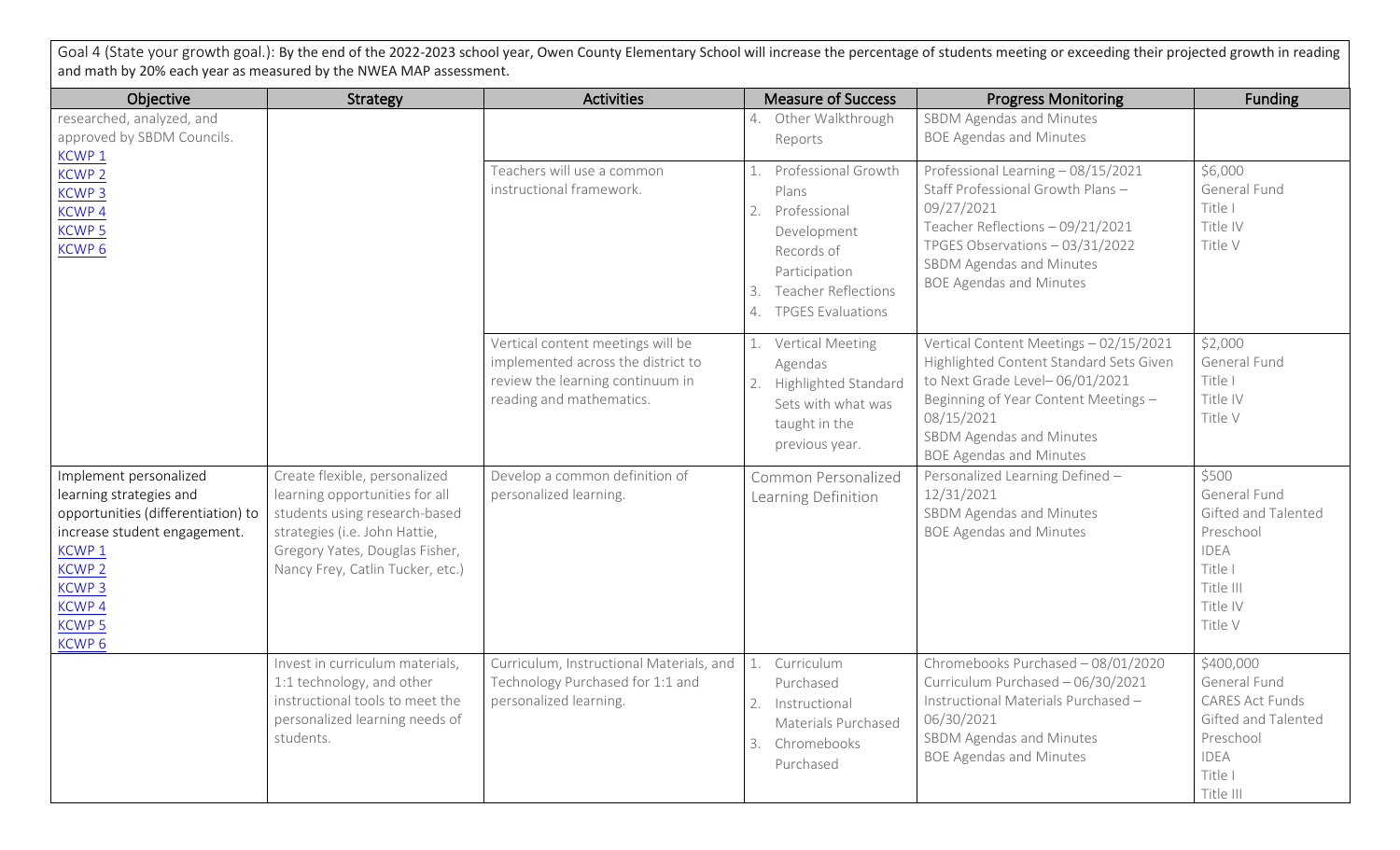Goal 4 (State your growth goal.): By the end of the 2022-2023 school year, Owen County Elementary School will increase the percentage of students meeting or exceeding their projected growth in reading and math by 20% each year as measured by the NWEA MAP assessment.

| Objective | Strategy                                                                                                                                                                                                                                                                                                                                                     | <b>Activities</b>                                                                                                                                    | <b>Measure of Success</b>                                                                   | <b>Progress Monitoring</b>                                                                                                                                            | Funding                                                                                                                                             |
|-----------|--------------------------------------------------------------------------------------------------------------------------------------------------------------------------------------------------------------------------------------------------------------------------------------------------------------------------------------------------------------|------------------------------------------------------------------------------------------------------------------------------------------------------|---------------------------------------------------------------------------------------------|-----------------------------------------------------------------------------------------------------------------------------------------------------------------------|-----------------------------------------------------------------------------------------------------------------------------------------------------|
|           | Provide professional learning<br>around purchased curriculum<br>(e.g. Benchmark, Eureka Math,<br>Engage NY ELA, StemScopes,<br>and other curricula), student<br>engagement strategies, and<br>implementation of technology<br>to provide staff with a strong<br>foundation on the use of the<br>programs, technology, and<br>research-based strategies (i.e. | Professional Learning Plans are<br>developed and implemented for each<br>school across the district according to<br>Professional Learning Standards. | Approved<br>Professional Learning<br>Plans<br>Implemented<br>Professional Learning<br>Plans | Approved Professional Learning Plans -<br>04/01/2021<br>Professional Learning Scheduled -<br>06/01/2021<br>SBDM Agendas and Minutes<br><b>BOE Agendas and Minutes</b> | Title IV<br>Title V<br>\$9,000<br>General Fund PD<br>Gifted and Talented<br>Preschool<br><b>IDEA</b><br>Title I<br>Title III<br>Title IV<br>Title V |
|           | John Hattie, Gregory Yates,<br>Douglas Fisher, Nancy Frey,<br>Catlin Tucker, etc.).                                                                                                                                                                                                                                                                          |                                                                                                                                                      |                                                                                             |                                                                                                                                                                       |                                                                                                                                                     |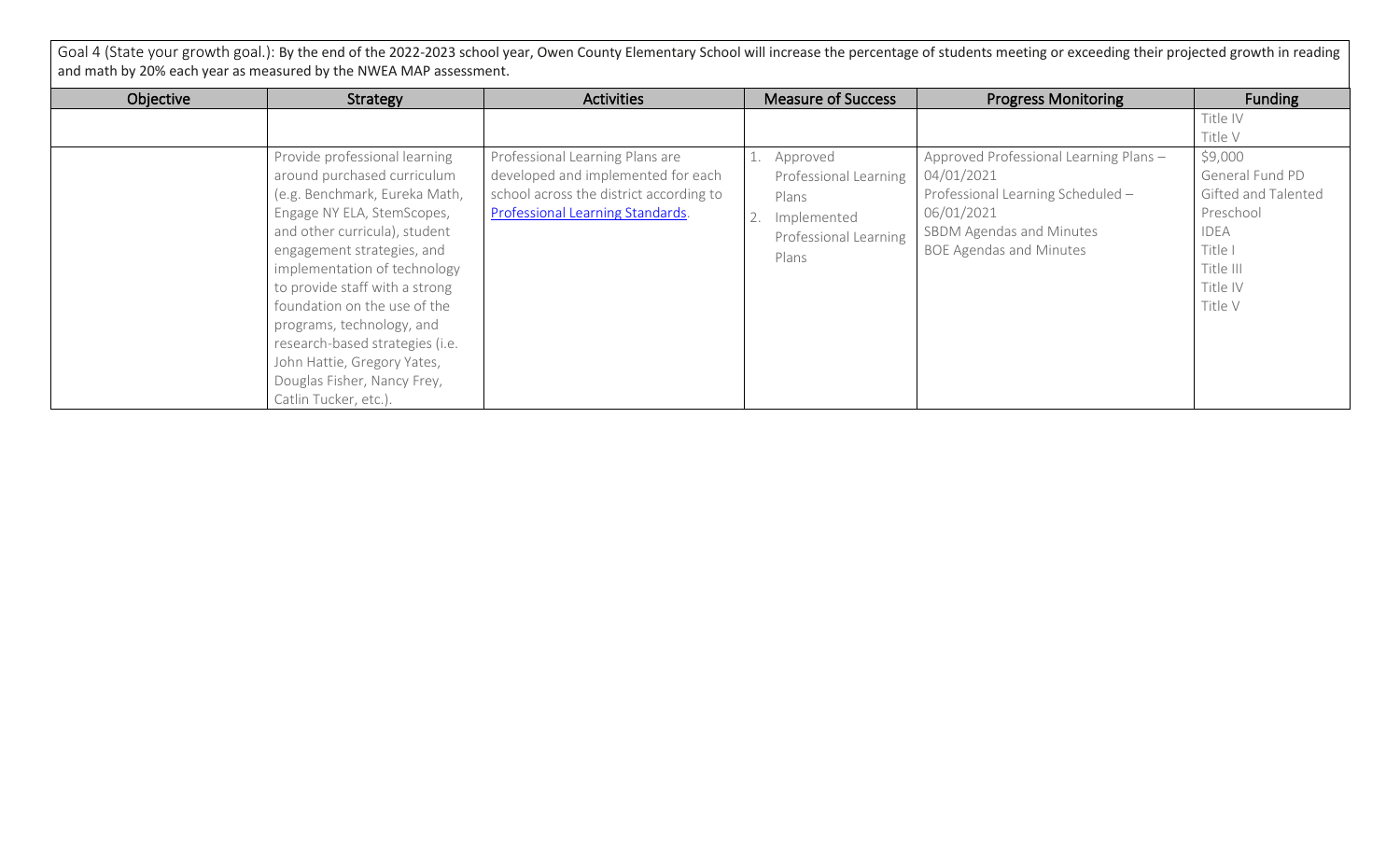# 5: Health and Wellness

| Goal 5: The health and wellness needs of all students PreK-4 will be a focus of all schools and programs to improve physical activity, nutrition, and social-emotional learning.                                                                       |                                                                                                                 |                                                                                                                                                                                                                        |                                                                                                                                                                                                                                                                                                                    |                                                                                                                                                                                                                                                   |                                     |  |
|--------------------------------------------------------------------------------------------------------------------------------------------------------------------------------------------------------------------------------------------------------|-----------------------------------------------------------------------------------------------------------------|------------------------------------------------------------------------------------------------------------------------------------------------------------------------------------------------------------------------|--------------------------------------------------------------------------------------------------------------------------------------------------------------------------------------------------------------------------------------------------------------------------------------------------------------------|---------------------------------------------------------------------------------------------------------------------------------------------------------------------------------------------------------------------------------------------------|-------------------------------------|--|
| Objective                                                                                                                                                                                                                                              | Strategy                                                                                                        | <b>Activities</b>                                                                                                                                                                                                      | <b>Measure of Success</b>                                                                                                                                                                                                                                                                                          | <b>Progress Monitoring</b>                                                                                                                                                                                                                        | <b>Funding</b>                      |  |
| A Wellness Committee will be<br>created and fully functioning to<br>address student health and<br>wellness needs focused on<br>physical activity, nutrition, and<br>social-emotional learning of all<br>students throughout Owen<br>County Elementary. | Identify student safety and<br>health concerns and provide<br>strategies and resources to<br>overcome them.     | There will be established District<br>Wellness Committee meetings<br>throughout the remainder of the 2020-<br>2021 school year and 2021-2022 school<br>year that updates policies at the school<br>and district level. | District Wellness<br>Committee Agendas<br>and Minutes<br>School Health<br><b>Assessment Results</b><br><b>Updated District</b><br>3.<br><b>Wellness Policy</b><br>Updated School<br><b>Wellness Policies</b><br>Board of Education<br>5.<br><b>Agendas and Minutes</b><br>School SBDM<br>6.<br>Agendas and Minutes | District Wellness Committee Analysis of<br>Student Health Data - 03/01/2021<br>Updated District Wellness Policy -<br>06/30/2021<br>Updated School Wellness Policies -<br>12/31/2021<br>SBDM Agendas and Minutes<br><b>BOE Agendas and Minutes</b> | \$0<br>General Fund<br>Title IV     |  |
| OCES will implement a research-<br>based social and emotional<br>learning curriculum to address<br>the SEL needs of all students<br>PreK-4. (Second Steps)                                                                                             | SBDM Councils will research and<br>adopt a research-based SEL<br>curriculum to teach SEL within<br>each school. | Counselors will deliver SEL curriculum<br>through monthly lessons.                                                                                                                                                     | School Committee<br><b>Agendas and Minutes</b><br>School SBDM<br>Agendas and Minutes<br>Purchased SEL<br>3.<br>Curriculum                                                                                                                                                                                          | Adopted SEL Curriculum - 04/01/2021<br>SBDM Agendas and Minutes<br><b>BOE Agendas and Minutes</b>                                                                                                                                                 | \$5,000<br>General Fund<br>Title IV |  |
|                                                                                                                                                                                                                                                        | Develop a Positive Behavior<br>Interventions and Support<br>System                                              | Establish a foundation of regular<br>proactive support while preventing<br>unwanted behaviors provided to all<br>students.                                                                                             | School Motto<br>2.<br>Incentive system                                                                                                                                                                                                                                                                             | School Motto<br>Developed Incentive System                                                                                                                                                                                                        | \$1,000                             |  |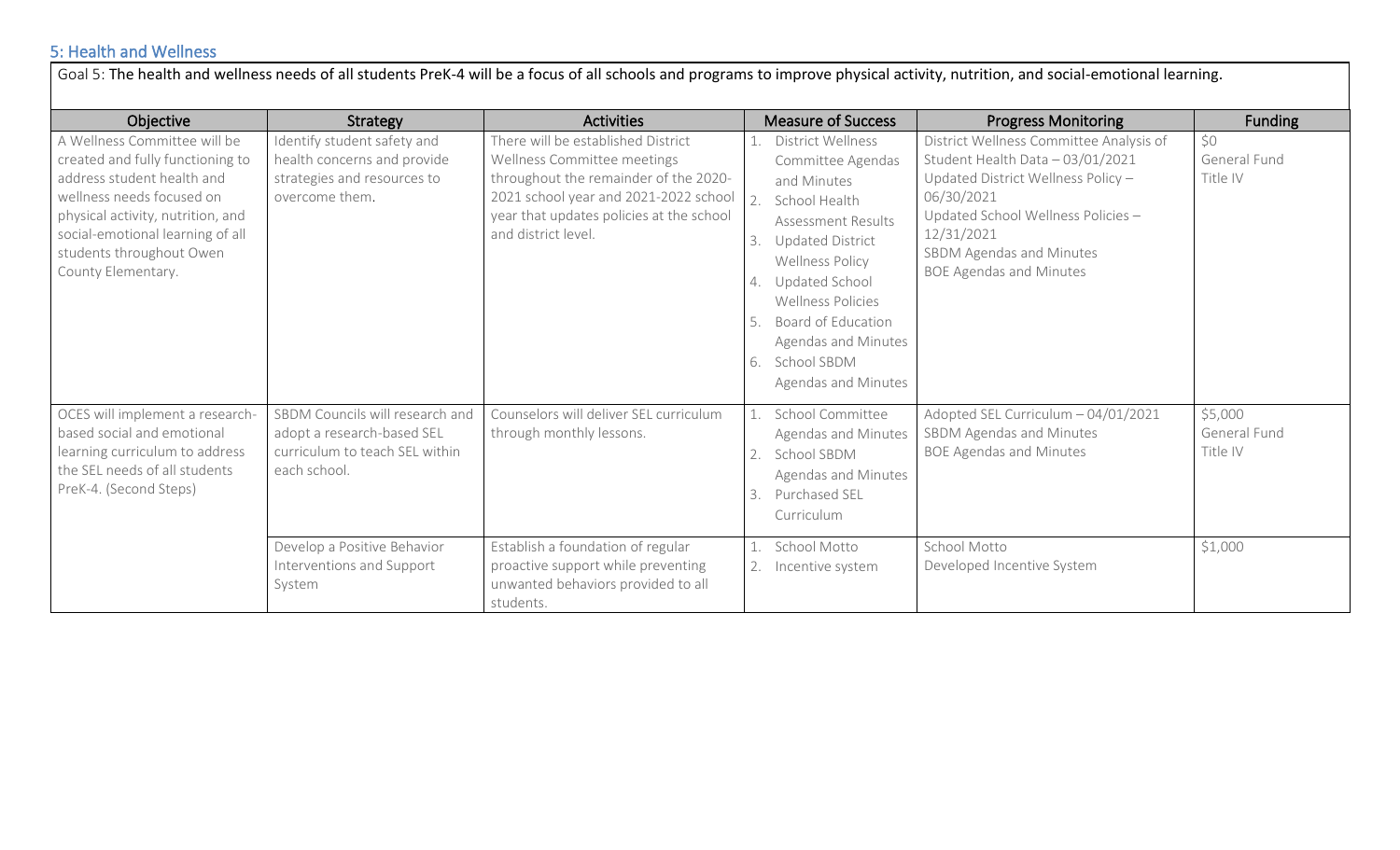| Objective                                                                                   | Strategy                                                                                                                     | <b>Activities</b>                                                                                                                                                       | <b>Measure of Success</b>                                                                                                                                                                                | <b>Progress Monitoring</b>                                                                                                                                                                                                                                                                                                                                                                     | Funding                                   |
|---------------------------------------------------------------------------------------------|------------------------------------------------------------------------------------------------------------------------------|-------------------------------------------------------------------------------------------------------------------------------------------------------------------------|----------------------------------------------------------------------------------------------------------------------------------------------------------------------------------------------------------|------------------------------------------------------------------------------------------------------------------------------------------------------------------------------------------------------------------------------------------------------------------------------------------------------------------------------------------------------------------------------------------------|-------------------------------------------|
| Create a positive public identity<br>that encourages staff<br>recruitment and retention     | Create innovative brand-based<br>processes and incentives to<br>recruit and retain highly<br>qualified staff.                | Create a district marketing/branding<br>plan                                                                                                                            | 1. Completed<br>Marketing/Branding<br>Plan                                                                                                                                                               | Marketing/Branding Plan Completed -<br>12/31/2021<br><b>BOE Agendas and Minutes</b>                                                                                                                                                                                                                                                                                                            | \$5,000<br>General Fund                   |
| Provide opportunities for staff<br>camaraderie.                                             | Develop a staff social calendar<br>that includes opportunities for<br>activities and social events each<br>month.            | Create a social calendar of activities<br>and events.                                                                                                                   | Completed Social<br>1.<br>Calendar                                                                                                                                                                       | Completed Social Calendar - 07/01/2021<br>Two Activities Completed - 12/31/2021<br>SBDM Agendas and Minutes<br><b>BOE Agendas and Minutes</b>                                                                                                                                                                                                                                                  | \$5,000<br>General Fund                   |
| Provide opportunities to<br>recognize staff and teacher<br>leaders throughout the district. | Create innovative brand-based<br>processes, recognitions, and<br>incentives to recruit and retain<br>highly qualified staff. | Create a plan to recognize staff leaders.                                                                                                                               | Recognition Plan<br>(List of Leadership<br>Opportunities and<br>Staff Leaders)                                                                                                                           | Completed Recognition Plan - 06/30/2021<br><b>BOE Agendas and Minutes</b>                                                                                                                                                                                                                                                                                                                      | \$0<br>General Fund                       |
| Provide a structured induction<br>process for new staff.                                    | Create innovative brand-based<br>processes, recognitions, and<br>incentives to recruit and retain<br>highly qualified staff. | Create a Teacher Mentoring Program                                                                                                                                      | 1. Monthly Agendas<br>2. Classroom<br>Observations by<br><b>Teacher Mentors</b><br>and Mentees<br>3. New Teacher<br>Reflections and<br>Feedback<br>4. New Teacher<br><b>Induction Meeting</b><br>Minutes | Completed Written New Teacher Induction<br>Plan $-07/01/2021$<br>Mentor/Mentee Data Cycle 1-05/15/2021<br>New Teacher Reflections and Feedback<br>Completed - 05/15/2021<br>New Teacher Induction Meeting 1-<br>08/15/2020<br>New Teacher Induction Meeting 2 -<br>12/01/2020<br>New Teacher Induction Meeting 3 -<br>03/01/2021<br>SBDM Agendas and Minutes<br><b>BOE Agendas and Minutes</b> | \$0<br>General Fund<br>Title I<br>Title V |
|                                                                                             |                                                                                                                              | Orientation for new staff to learn about<br>the systems and processes of the<br>school. Staff will be introduced to the<br>way things are done and expected at<br>OCES. |                                                                                                                                                                                                          |                                                                                                                                                                                                                                                                                                                                                                                                |                                           |